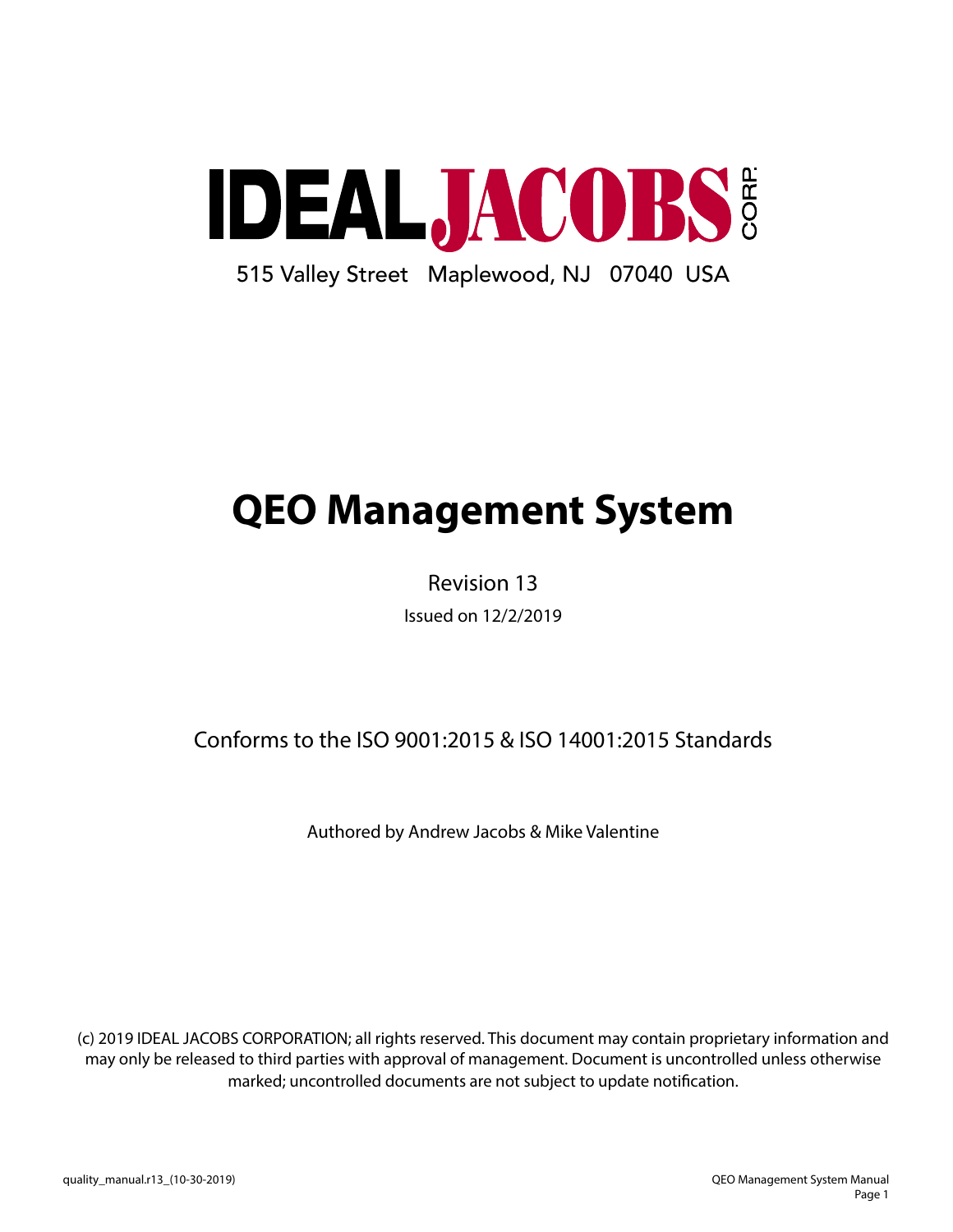# **Contents**

| Nonconforming Product and Services Terminology 6                                      |
|---------------------------------------------------------------------------------------|
|                                                                                       |
|                                                                                       |
|                                                                                       |
|                                                                                       |
|                                                                                       |
|                                                                                       |
|                                                                                       |
| Organizational Management Roles and Responsibilities (Clause 5.3) 10                  |
|                                                                                       |
| How we factor Risks and Opportunities (Clause 6.1) 11                                 |
| QEO Objectives and Planning to Achieve Them (Clause 6.2) 11                           |
|                                                                                       |
|                                                                                       |
|                                                                                       |
|                                                                                       |
|                                                                                       |
|                                                                                       |
|                                                                                       |
|                                                                                       |
|                                                                                       |
| Requirement for the Products and Services (Clause 8.2) 16                             |
|                                                                                       |
| Determining Products and Services Requirements 17                                     |
| Review of Products and Services Requirements (i.e. Contract Review)  17               |
|                                                                                       |
| Control of Externally Provided Processes, Products and Services (i.e. Outsourcing) 17 |
|                                                                                       |
|                                                                                       |
|                                                                                       |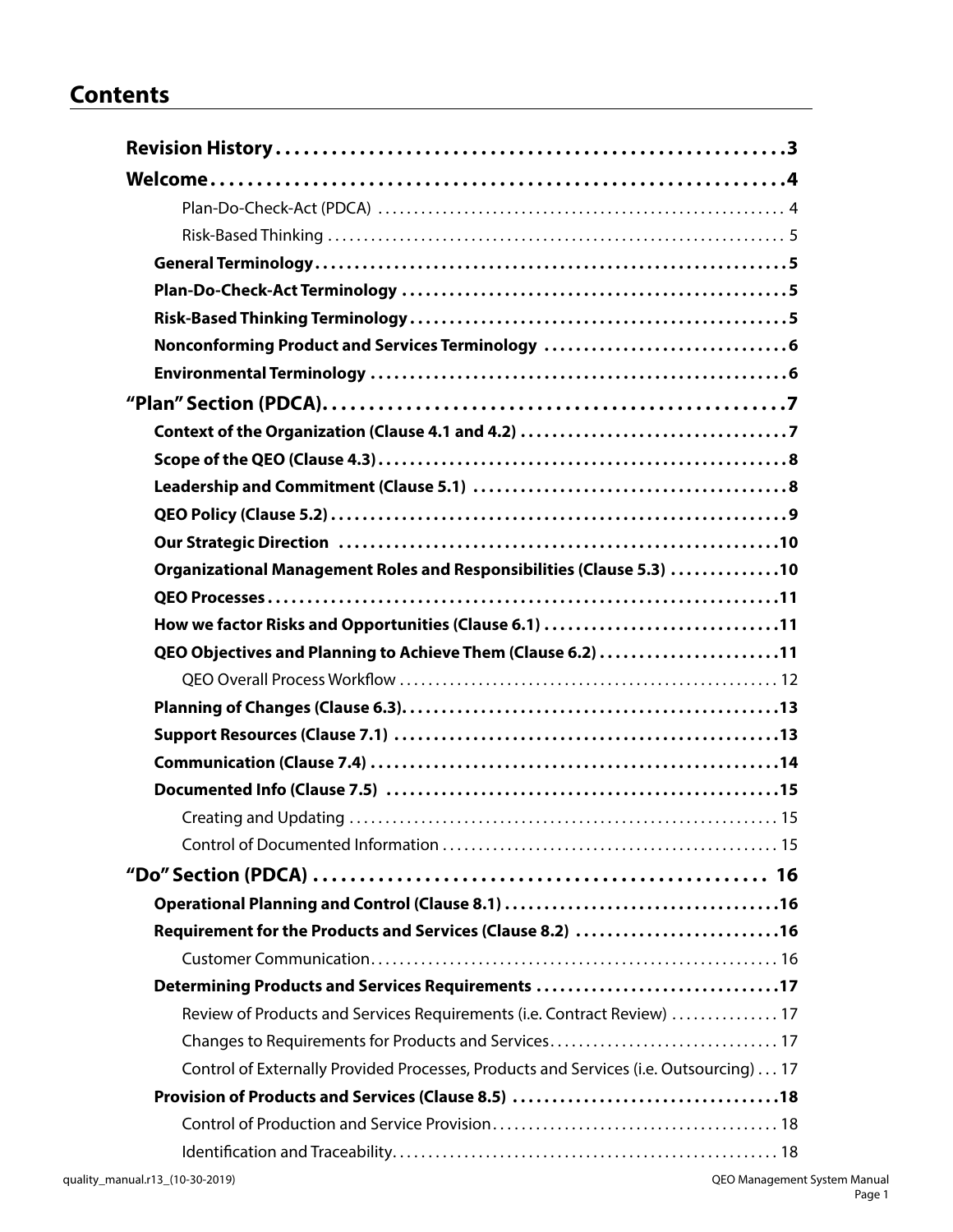| Control of Nonconforming Process Outputs, Products and Services  19 |
|---------------------------------------------------------------------|
|                                                                     |
|                                                                     |
|                                                                     |
|                                                                     |
|                                                                     |
|                                                                     |
|                                                                     |
|                                                                     |
|                                                                     |
| Nonconformity, Corrective and Preventive Action (Clause 10.2) 22    |
|                                                                     |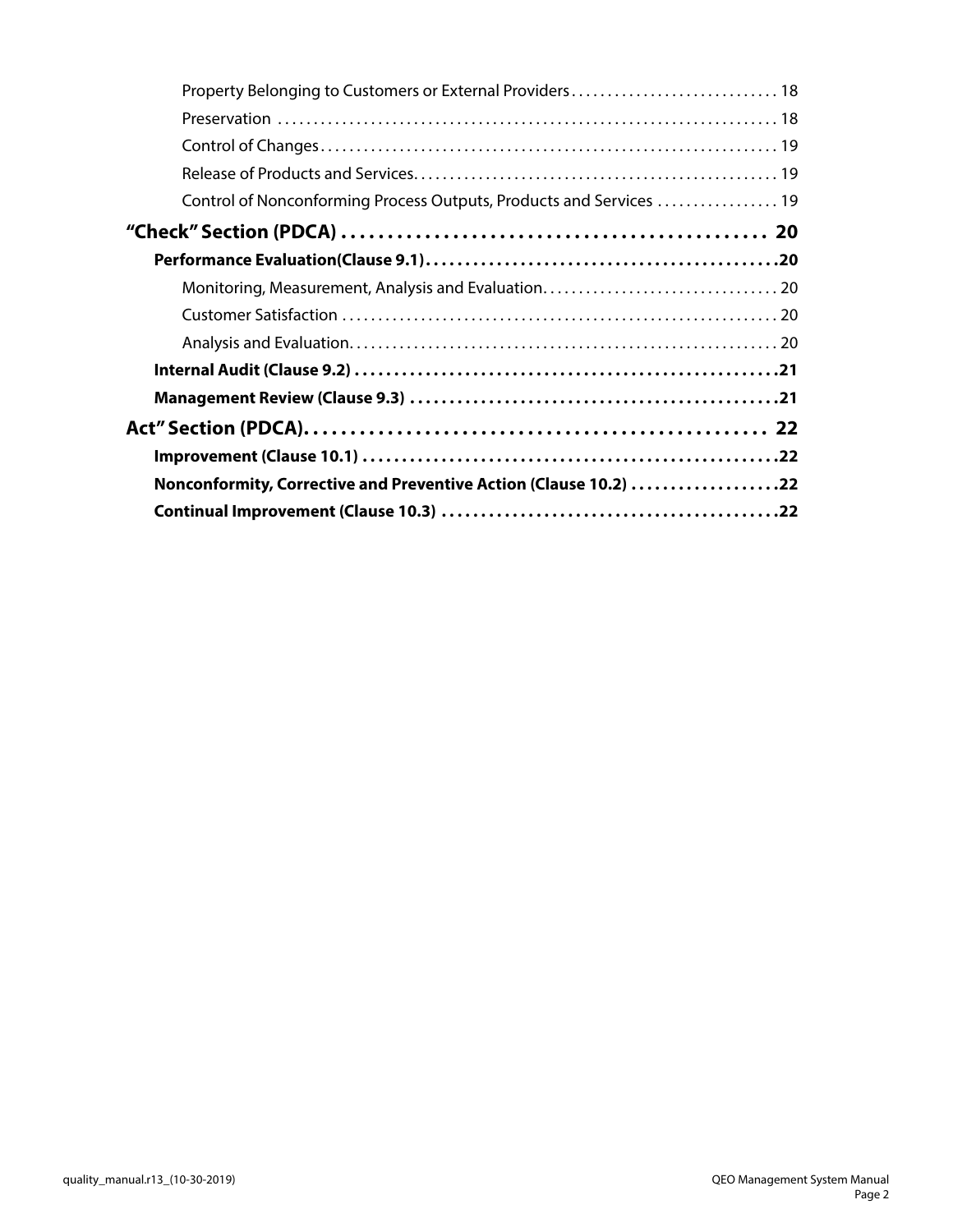# **Revision History**

| Rev.     | Date of<br>Change | <b>Description of Change</b>                                                                           | <b>Changed By:</b>             |
|----------|-------------------|--------------------------------------------------------------------------------------------------------|--------------------------------|
| $1 - 10$ | 1993-2015         | See previous revisions in Quality Manual file cabinet                                                  | Andrew Jacobs & Mike Valentine |
| 11       | 5/1/2017          | MAJOR UPDATE: modernized system and updated all<br>compliances to new 9001:2015 & 14001:2015 standards | Andrew Jacobs & Mike Valentine |
| 12       | 5/21/2019         | Minor Change, added OSHA to COTO diagram                                                               | Andrew Jacobs & Mike Valentine |
| 13       | 10/30/2019        | Minor Change, clarified Quarantine process                                                             | Andrew Jacobs & Mike Valentine |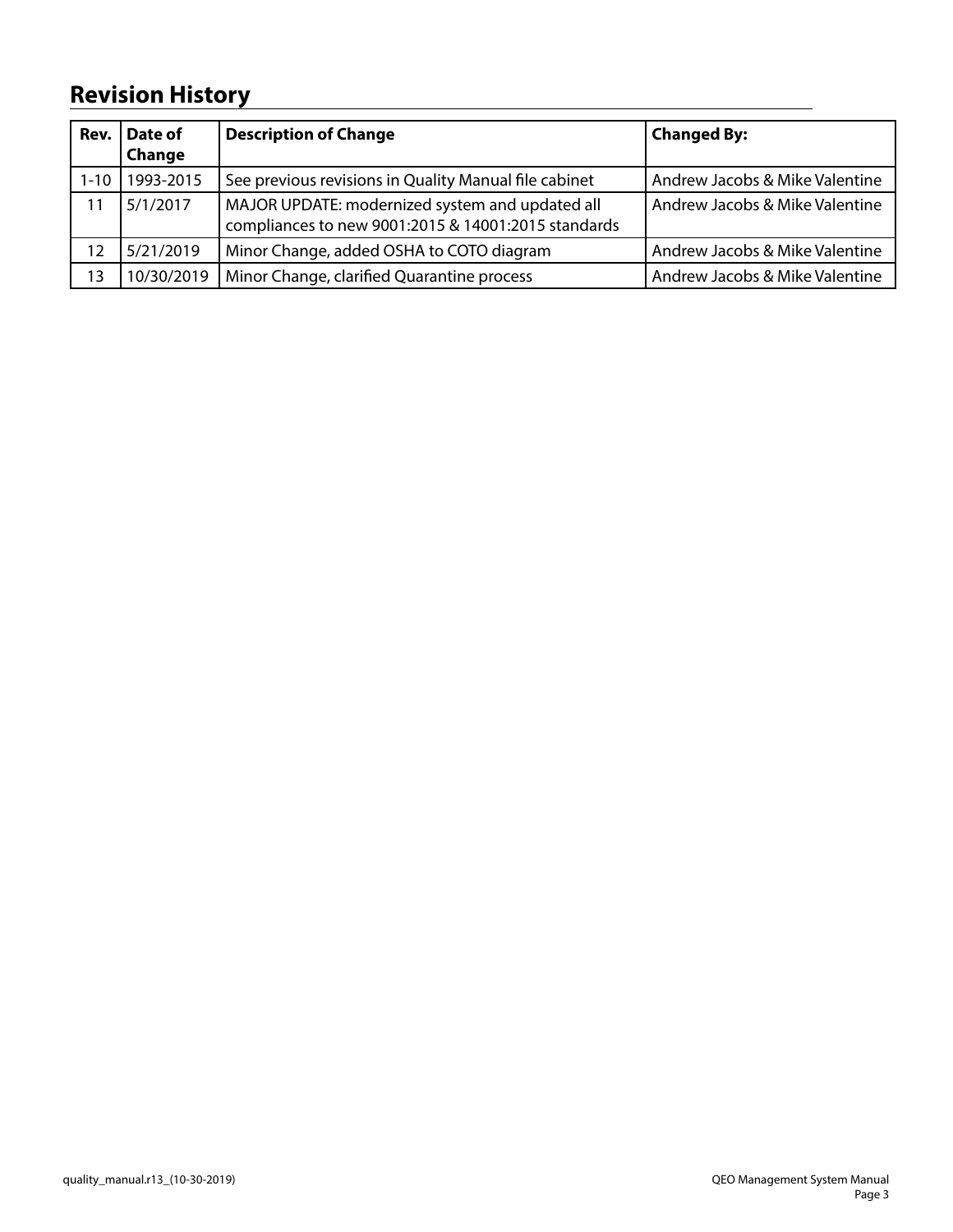# **Welcome**

Hello and welcome to the Ideal Jacobs Quality, Environmental and Occupational Safety & Health Administration (OSHA) Management System. We know it's a long name, so we call it "*QEO*" for short.

Ideal Jacobs Corp was established in 1921, we are a global printing/manufacturing company represented by four generations of ownership and management. We are leaders in developing and delivering innovative and customized solutions for a variety of technological industries. Our commitment to providing the best products and services possible, while adhering to strict quality, environmental and safety guidelines, has ensured our worldwide success and longevity.

# **About the Ideal Jacobs QEO Manual**

Our QEO management system was originated in 1993 and has since evolved over the years to accommodate the company's growth and ever-changing product and service requirements. This current revision is a reflection of our goal to continuously improve our overall systems and workflow, making us all more efficient and effective. In this version we specifically focused on modernizing the system as a whole. This resulted in a revamp of the entire management system, which utilizes current technologies to make the system easier to understand and scalable. In doing so, we aim to pave the way for further growth for our company for the next decade and beyond.

This manual is prepared for the purpose of defining the company's interpretations of the ISO 9001:2015 & 14001:2015 international standard, as well as to demonstrate how the company complies with that standard. We have also taken the liberty of including OSHA standards in this manual.

As we strive to embrace the new 2015 standards we have in turn adopted the Plan-Do-Check-Act (PDCA) cycle as a Quality Process Approach for the company as well as a flow structure for this manual. Additionally we are now utilizing a Risk-Based Thinking Approach when developing, implementing, and improving the effectiveness of our QEO.

In regards, to our Environmental Management System (EMS), Ideal Jacobs has taken into consideration a Life Cycle Perspective where we understand the lifecycle of our products and services to ensure where ever possible that we have responsibility for the whole lifecycle, and not only when the product is actually in our hands. Furthermore we are committed to complying with state environmental and OSHA regulations and waste reduction and prevention. We have established various indicators that will be reviewed by Top Management to ensure that we are continuously trying to improve our system which will make us more efficient, successful and environmentally responsible.

While Top Management is in charge of the creation, implementation and maintenance of the QEO to cover all quality, environmental and emergency preparedness areas, we require that all employees share our company commitment to increasing the QEO performance and effectiveness.

# **Plan-Do-Check-Act (PDCA)**

This process approach enables Ideal Jacobs to enhance the overall performance of the company by efficiently managing and continually improving the company's effectiveness of the QEO processes and how they relate to each other. The implementation of this process approach enables us to:

- Better understand our customer's requirements and expectations to reliably and consistently fulfill them
- Better understand the value of the QEO processes
- Achieve effective processes efficiently
- Continually improve of our processes based on the constant evaluation and refinement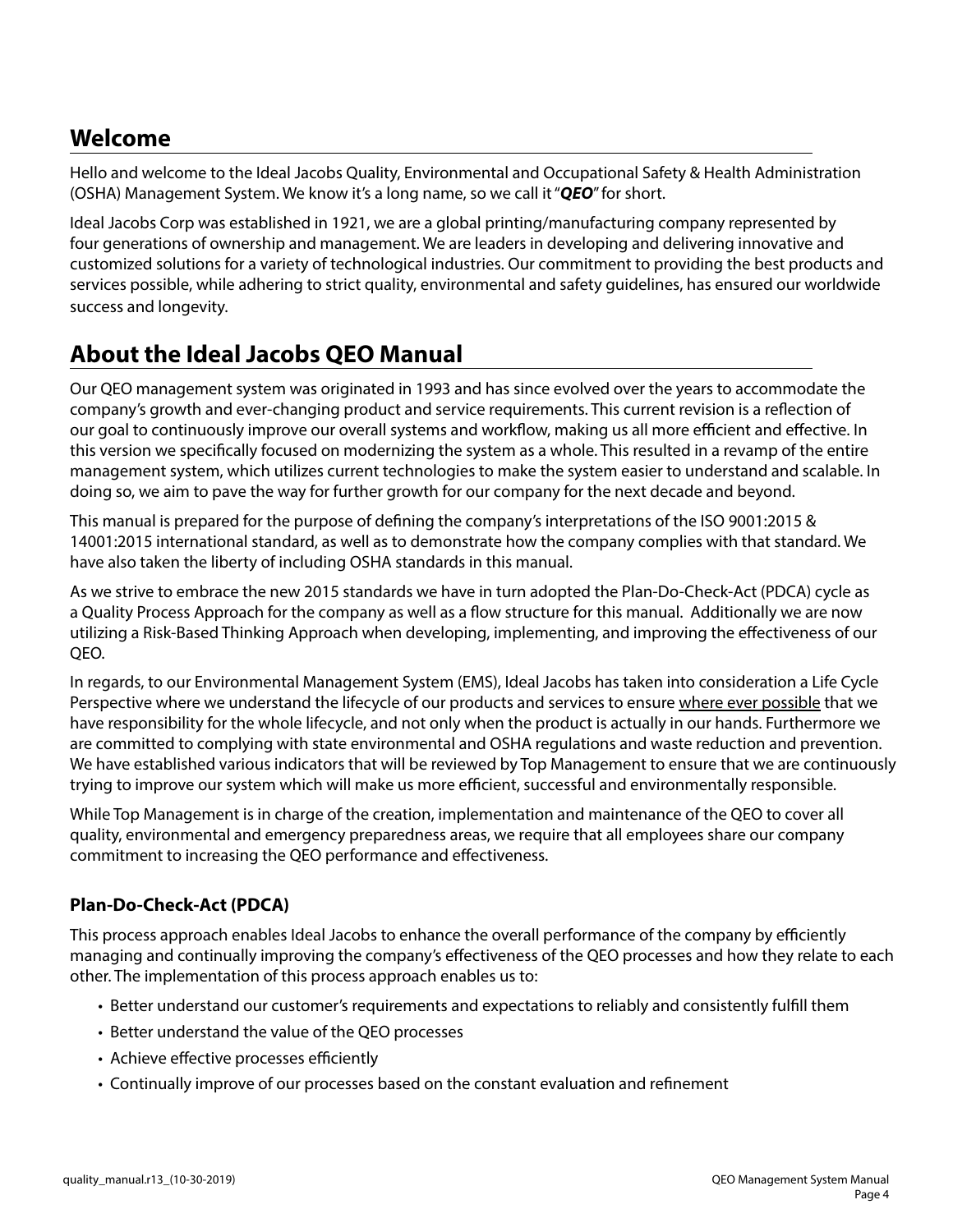### **Risk-Based Thinking**

This is an essential tool for achieving and maintaining an effective Quality, Environmental and Safety Management System. Ideal Jacobs effectively plans and implements various actions to address risks and opportunities in order to prevent and minimize the occurrence of negative effects of our products, services and QEO, while also maximizing and enhancing the occurrence of positive effects and opportunities.

#### (see *Procedures Manual: IJP-02*)

# **References, Terms and Definitions (Clause 2 & 3)**

Ideal Jacobs adopts the following terms and definitions within this QEO. Where no definition is provided, the company typically adopts the definitions provided in ISO 9000: Quality Management – Fundamentals and Vocabulary. In some cases, specific procedures or documentation may provide a different definition to be used in the context of that document; in such cases, the definition in this section will supersede those provided for in this Quality Manual or ISO 9000.

Note: when supporting documentation is referenced in this manual, it is indicated by *bold italics*.

# **General Terminology**

*Ideal Jacobs (or IJ)*: Ideal Jacobs Corporation

*QEO*: Ideal Jacobs Quality, Environmental and Occupational Safety & Health Administration (OSHA) Management System

*EMS*: Management System specific to Environmental aspects and objectives

*Document*: written information used to describe how an activity is done

*Record*: Captured evidence of an activity having been done

*IJDMS*: The Ideal Jacobs Data Management System. The Ideal Jacobs Filemaker Database that manages all operations of IJ.

*QMR*: The Ideal Jacobs Quarterly Management Review. Represented in document *IJ-56*

*Interested Parties*: Anyone who has an impact or could be impacted by the QEO or our product/service quality *Top Management*: President, Vice Presidents and Dept. Managers at Ideal Jacobs (see Organizational Chart below). *External Provider*: Suppliers and Vendors used for various outsourcing

# **Plan-Do-Check-Act Terminology**

*PDCA*: Plan-Do-Check-Act cycle (see below)

*Plan*: Establish objectives and draft plans (includes analyzing the company's current systems and impacts, establish overall objectives, set interim targets for review and developing plans to achieve them)

*Do*: Implementing and testing the plans

*Check*: Measure and monitor the results according to the planned objectives

*Act*: Refining and improving the plans to meet and exceed the planned results

# **Risk-Based Thinking Terminology**

*Risk*: Negative effect of uncertainty

*Opportunity*: Positive effect of uncertainty

*Uncertainty*: A deficiency of information related to understanding or knowledge of an event, its consequence, or likelihood.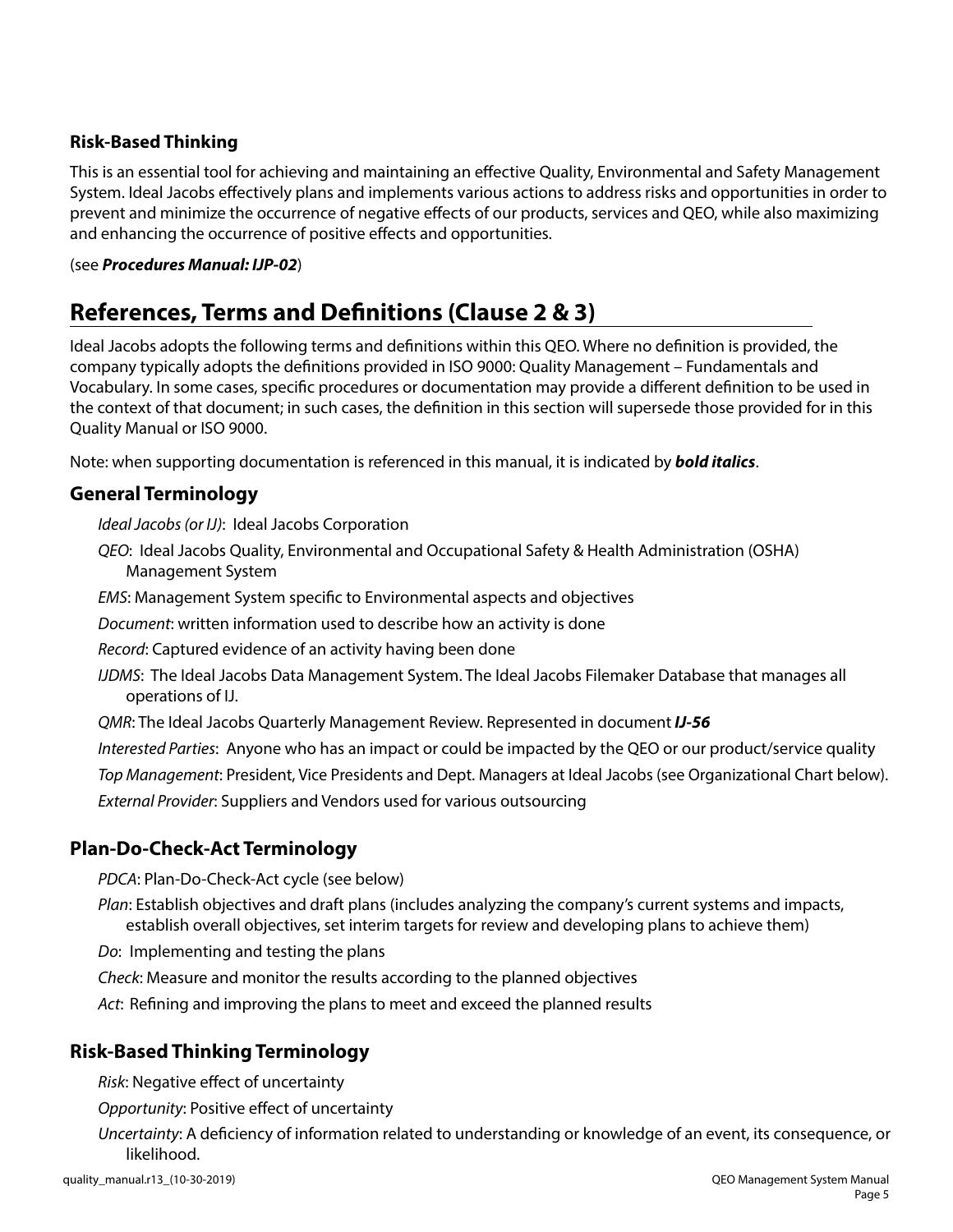# **Nonconforming Product and Services Terminology**

- *Rework*: Efforts to bring nonconforming product into conformance through additional operations that do not alter the original design of the product
- *Repair*: Efforts to bring nonconforming product into conformance through additional operations that alter the original design of the product; this may be through the addition of material not specified in the original design, or through altering pre-existing design features

*Purge*: The discard of nonconforming product

# **Environmental Terminology**

*Life Cycle Perspective* : A systematic approach to environmental management can provide Top Management with information to build success over the long term and create options for contributing to sustainable development. This is achieved by considering the consecutive and interlinked stages of a product (or service), understanding everything from raw material sourcing to final delivery and utilization of the product or service provided.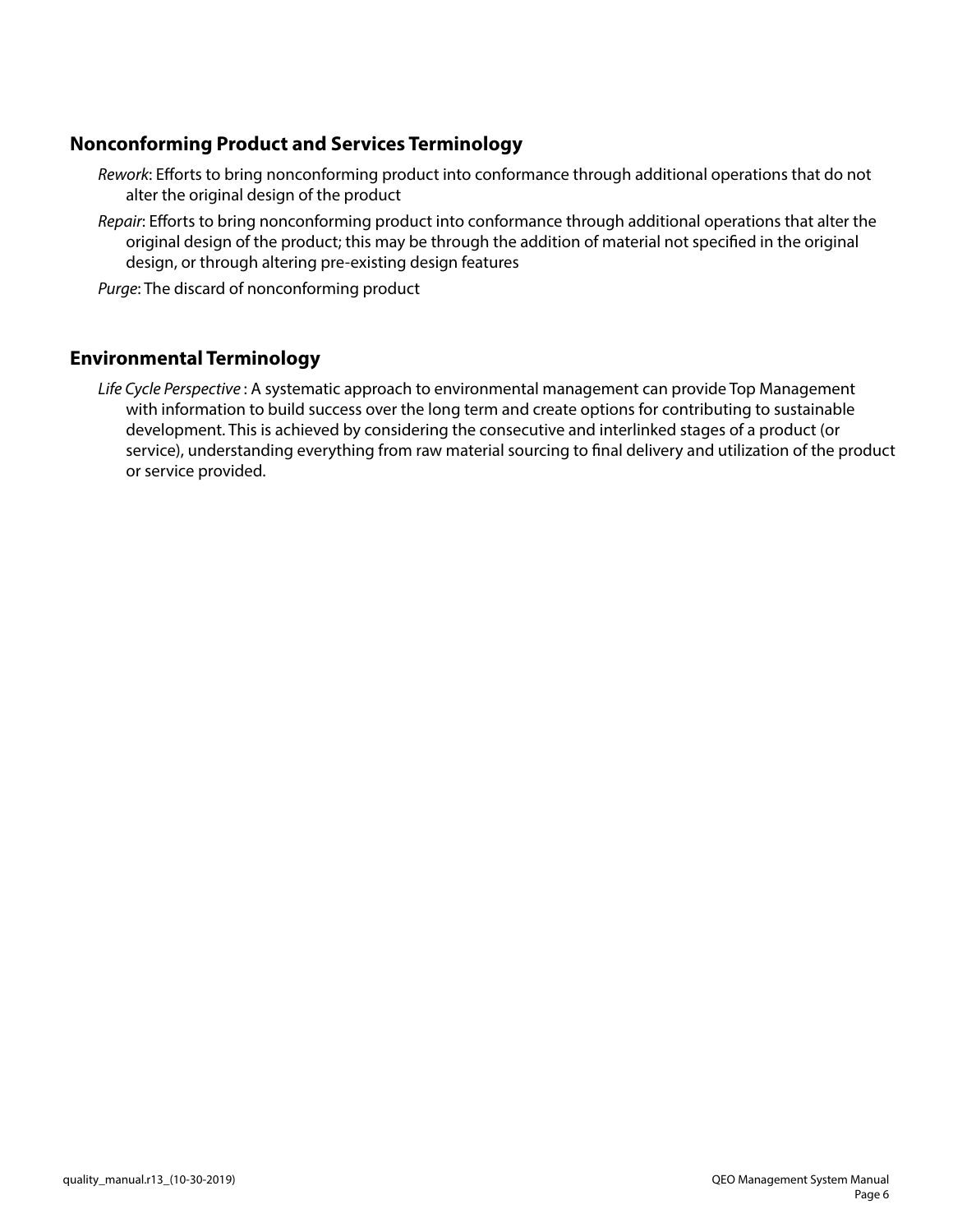# **Context of the Organization (Clause 4.1 and 4.2)**

Ideal Jacobs has identified all Interested Parties and reviewed and analyzed the internal and external issues of each that affect our strategic direction and the QEO. This was done following the procedure documented in *IJP-01*. The diagram below is evidence of our findings:

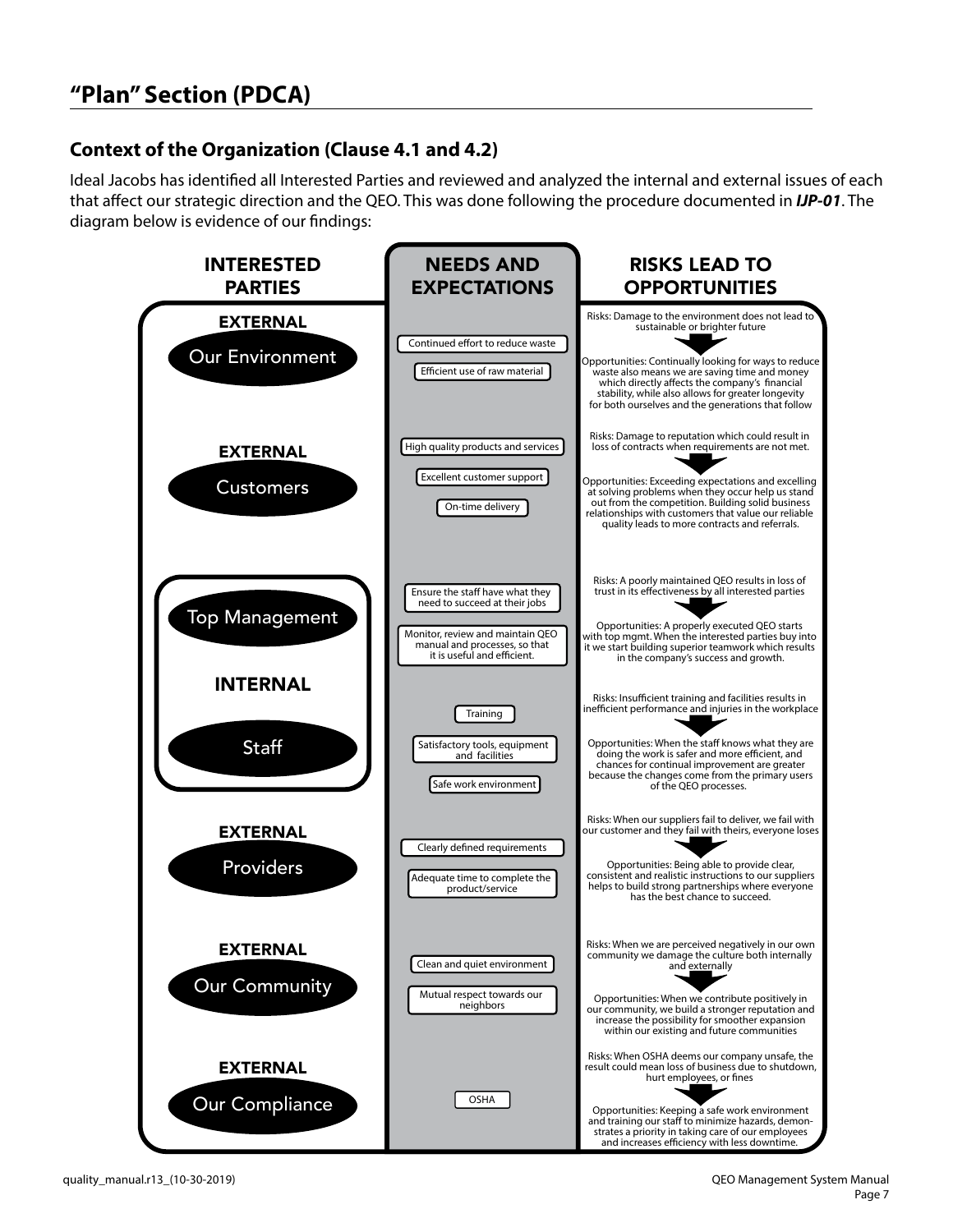# **Scope of the QEO (Clause 4.3)**

At its core, Ideal Jacobs is a printing/manufacturing company focused on delivering innovative and customized labeling and sub-assembly solutions for a variety of technological industries. Activities include the coordination of printing and material conversion services in accordance with customer specifications either through external providers or internal manufacturing facilities.

Ideal Jacobs utilizes no formal design function or process(es) with its customers. Instead we rely solely on the supplied drawings, files and specifications of our customers to make their products and provide them services. This is evidenced by the amount of drawings, files and support documentation that is received from our customers, and referenced with their purchase orders. In cases where the engineering drawings are supplied to Ideal Jacobs, the design function under Clause 8.3 would be handled by our customers, and we therefore defer to their responsibility of their standard for those functions, and are thereby excluded from implementing those standards within our QEO.

Environmental areas to be covered include land, water, air and natural resources and their interaction. With a Life Cycle Perspective we focus on what materials are used and what impact their production and waste are creating, as well as the impact our product may have in its end use. The overall QEO System, including all relevant documents are open to all IJ personnel and any outside sources. Important environmental related information will be shared with the outside world via our website at idealjacobs.com.

All References to OSHA will be in relation as a whole to their Handbook for Small Business with included forms and will not be referenced by individual pages. Top Management is in charge of the OSHA system by setting policy, assigning responsibility, setting an example and making sure that all employees are adequately trained. They will also ensure that the work site is continually analyzed to identify all hazards and potential hazards. Additionally they are also in control of creating and/or overseeing methods and maintaining them for preventing or controlling existing or potential hazards. In general, Ideal Jacobs Top Management is in charge of making sure all employees understand the system and can deal with work site hazards.

# **Facilities Within the Scope**

The QEO applies to all processes, activities, and employees of the following location(s) within the company:

Ideal Jacobs Corporation 515 Valley Street Maplewood, NJ 07040

# **Leadership and Commitment (Clause 5.1)**

Ideal Jacobs' Top Management demonstrates our leadership and commitment in respect to the QEO System by:

- Taking ownership and accountability for the effectiveness of the overall QEO System.
- Ensuring that the QEO policy and objectives are clearly established for the QEO System and are compatible with the context and strategic direction of our organization.
- Overseeing the integration of the QEO System requirements into our business processes
- Promoting the use of the PDCA process approach and risk-based thinking
- Ensuring that the resources and training needed for the QEO System are available
- Communicating the importance of effective quality management and of conforming to the QEO System requirements to the staff and other interested parties
- Monitoring to see that QEO System achieves its intended results and objectives (via IJ-59 QMR)
- Engaging, directing and supporting staff members to contribute to the effectiveness of the QEO System to promote continual improvement (recognized via IJ-13 Good Idea Awards)
- Supporting other management peers by demonstrating their leadership as it applies to their areas of responsibility and commitment to customer focus for both quality and environmental stewardship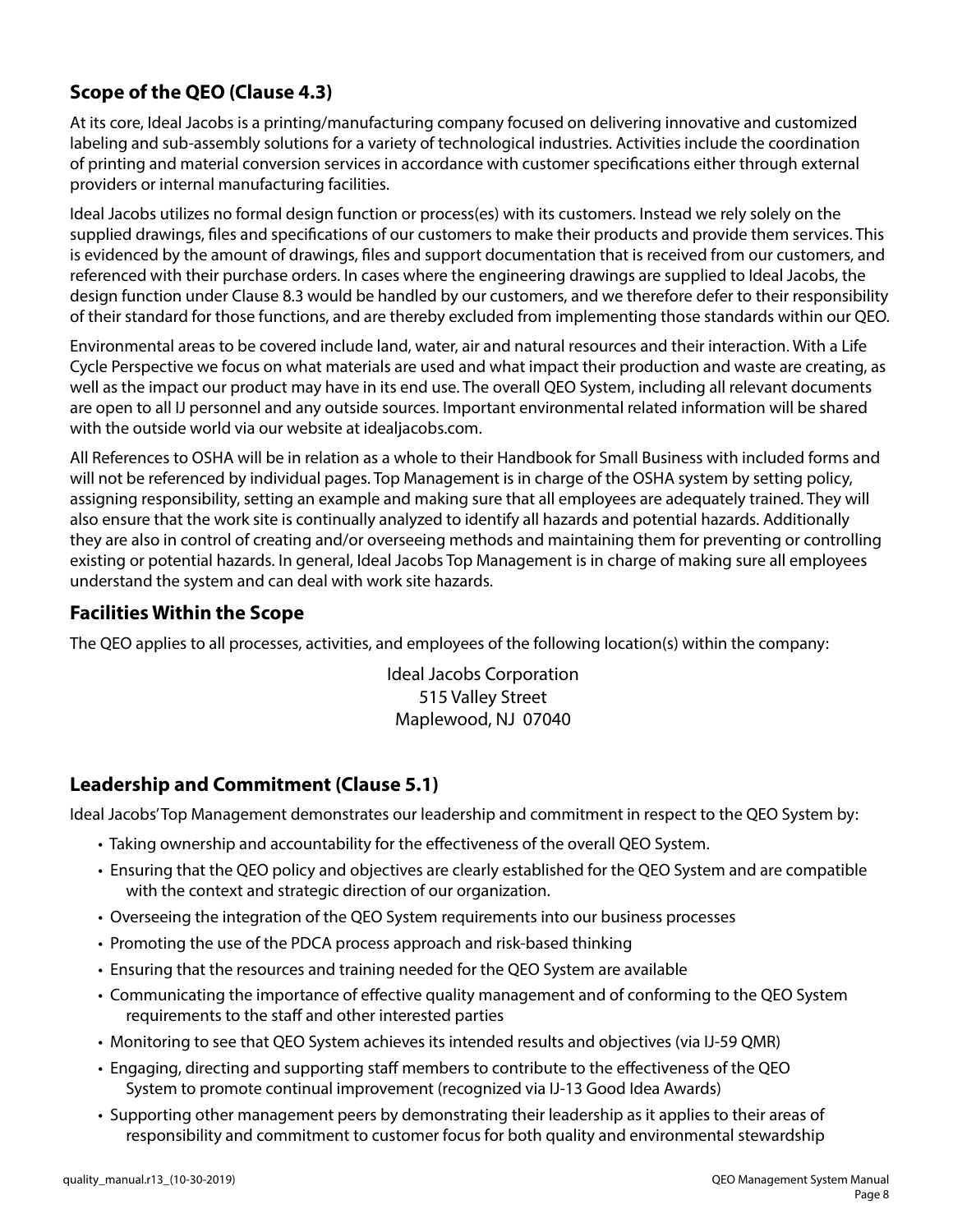# **QEO Policy (Clause 5.2)**

Like any company, our ultimate goal is to create and maintain customers, without them we have no company. Therefore our company focus revolves around customer support and satisfaction. In order to fulfill the needs of our customers we need to supply them with high quality products and services that at a minimum satisfy their requirements, though we always strive to go above and beyond to exceed expectations. We achieve this by continually improving the effectiveness and efficiency of our QEO and workflows, which of course directly benefits our customers, our community and the environment in which we interact with.

With regard to safety and health, it is the policy of Ideal Jacobs to safeguard our employees at all times by educating them in ways that continually keep them safe. We achieve this by teaching them to identify potential hazards so they can be dealt with and prevented before trouble occurs.

With regard to the environment, it is the goal of Ideal Jacobs to continue to decrease the amount of waste that we create by further enhancing the efficiency of our systems and those of our sub-contractors (vendors). This will allow us to produce more product using less raw materials and resources. The more complete use of raw material leads to less by-products and waste to be disposed of as environmental pollutants. The more efficient we are as a company, the more energy we save by consuming less.

When we create and utilize a systematic approach to environmental management, we can provide our top management with valuable information to build our success over the long term and create options for contributing to sustainable development. Here are some ways we achieve this:

- Protecting our environment by preventing or mitigating adverse environmental impacts
- Mitigating the potential adverse effects of environmental conditions on us
- Assisting in the fulfillment of compliance obligations
- Enhancing environmental performance
- Where possible controlling or influencing the way our products are designed, produced, distributed and consumed by using a life cycle perspective that can prevent environmental impacts from being unintentionally shifted elsewhere within the lifecycle.
- Achieving financial and operational benefits that can result from implementing environmentally sound alternatives that strengthen our market position
- Communicating environmental information to relevant interested parties

Our success factors depend on commitment from our entire company from all levels and functions led by top management. Ideal Jacobs will leverage opportunities to prevent or mitigate adverse environmental impacts and enhance beneficial environment impacts. Top Management will address the risks and opportunities by integrating environmental management in our business processes, strategic direction and decision making, aligning them with other business priorities and incorporating environmental governance in our QEO System. Our success here will demonstrate our QEO's effectiveness to all others.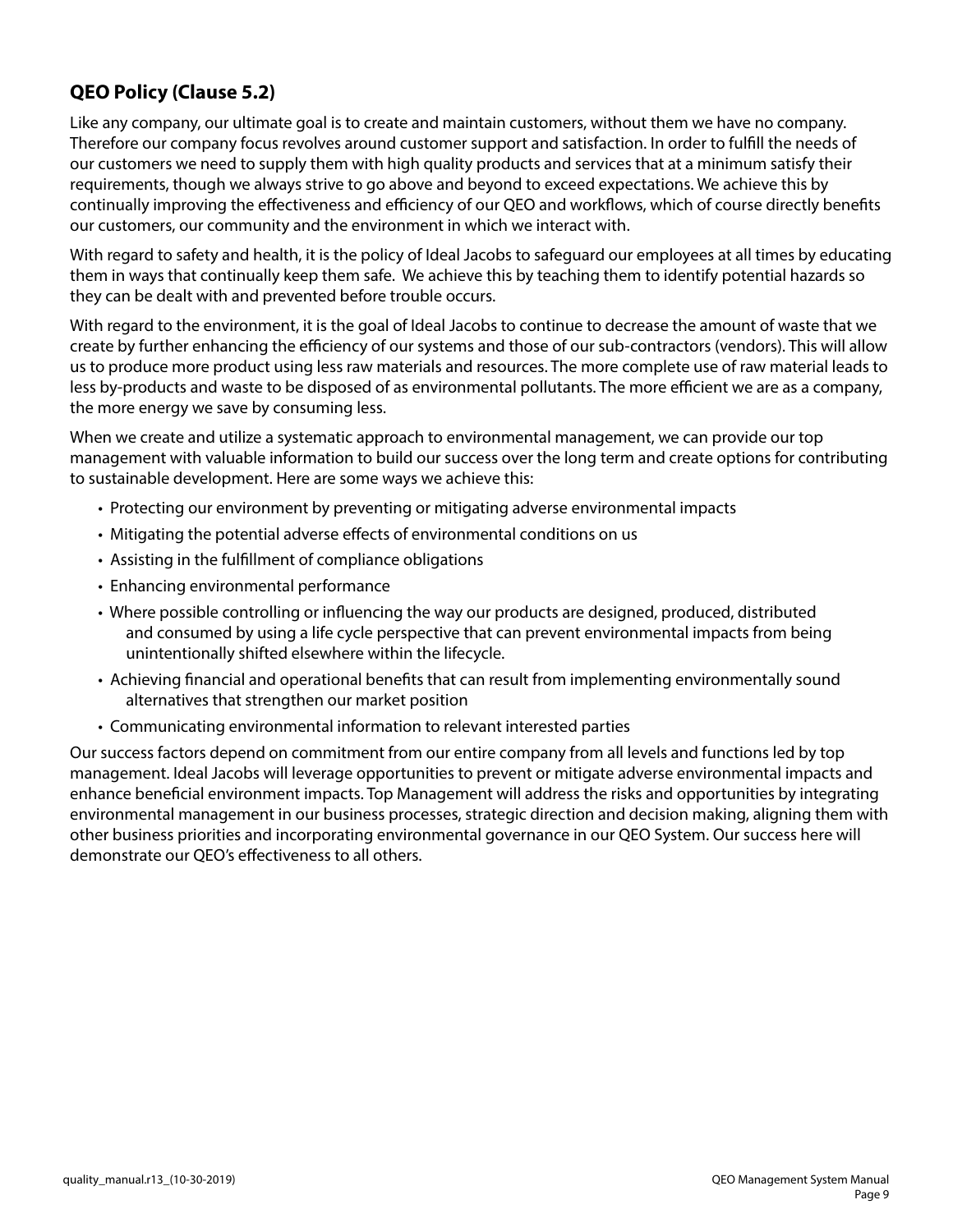# **Our Strategic Direction**

We believe that the more efficient a company is, the more successful it will become. Time lost from product defects, late deliveries, employee injuries and general inefficiencies sap its life and will only serve to hold our company back from new markets and growth.

Therefore our goals have been and will continue to be:

- Keeping customers satisfied by supplying defect-free products within their delivery requirements as evidenced by the consistent low percentage of customer non-conformance and corrective action requests.
- Ensuring that all current productions stay within approved guidelines as evidenced by the resolving and follow-up of all interior non-conformance and corrective action requests.
- Satisfying our environmental responsibility by monitoring and continually improving our Environmental Management System and helping to improve the overall environment and spread the idea that proactive environmental betterment is good for business.
- Being an OSHA partner with the State of New Jersey in order to reach the highest levels of safety possible, demonstrate our commitment to do this to our employees and our customers. Like our QEO, become a model for others to show that it makes economic sense to maximize the health and safety of our employees.

# **Organizational Management Roles and Responsibilities (Clause 5.3)**

Below is the organizational chart for all Top Management, a more up-to-date chart can be found posted throughout the company for any employee to refer to. This chart also tracks which processes each employee is trained in and which Top Management member is in charge of those processes (see *IJ-109, IJ-110 & IJ-5).*

| <b>TITLE</b>             | <b>NAME</b>                                                      | <b>AREAS OF RESPONSIBILITY</b>                                                                                                                                                                          |
|--------------------------|------------------------------------------------------------------|---------------------------------------------------------------------------------------------------------------------------------------------------------------------------------------------------------|
| President                | Andrew Jacobs                                                    | Overall Head of Operations, Systems & Business Planning,<br>New Product Tech., ISO 9001 & 14001 Mentor, Outside Sales,<br>and Marketing                                                                 |
| Vice-President(s)        | Mike Valentine                                                   | 2nd in Command - All Operations and Business Work Flows,<br>HR and Financial Processes. In charge of overall QEO.                                                                                       |
|                          | <b>Vincent Santoro</b>                                           | Head of all global manufacturing. In charge of overall QEO.                                                                                                                                             |
| Dept Manager(s)          | <b>Jill Winters</b>                                              | Shipping, Receiving, Stocking Inspection, Assistant<br>Purchasing, Assistant Day to Day Operations, Production,<br>Assistant Quality Control, Assistant Sales, Day to Day QEO,<br>Day to Day ISO Upkeep |
|                          | Doug Winters                                                     | Press & Finishing day to day operations                                                                                                                                                                 |
|                          | Dave Alexander                                                   | Die Making and Laser Cutting mgmt                                                                                                                                                                       |
|                          | <b>Richard Green</b>                                             | <b>Customer Relations, technical sales</b>                                                                                                                                                              |
|                          | Eileen Mroczek                                                   | In charge of PO processing, production and shipping<br>scheduling, as well as purchasing                                                                                                                |
|                          | <b>Mauro Murillo</b>                                             | <b>Screen Press operations</b>                                                                                                                                                                          |
|                          | Igor Lebre                                                       | Pre-Press day-to-day operations                                                                                                                                                                         |
|                          | Kayla Jacobs                                                     | Outside Sales, Contract fulfillment and business<br>development                                                                                                                                         |
| <b>Internal Auditors</b> | Andrew Jacobs<br><b>Mike Valentine</b><br><b>Vincent Santoro</b> | ISO 9001 / ISO 14001 / OSHA                                                                                                                                                                             |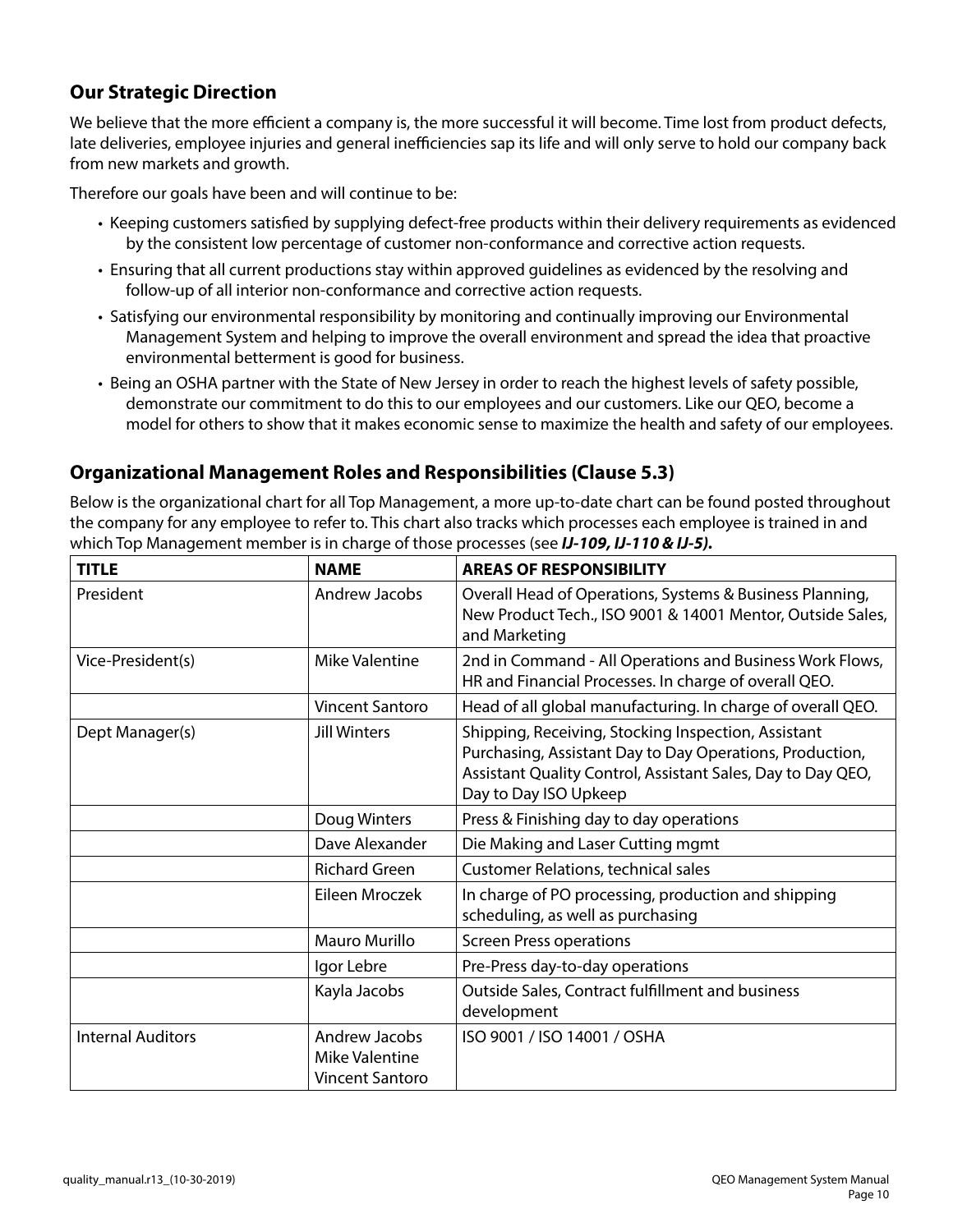# **QEO Processes (Clause 4.4)**

The top management has identified key processes within the company that, when managed and monitored will reduce the potential for nonconforming product and services delivered to our customers. Nonconformities and risks are identified in real time by actions taken within each of the key processes.

The following key processes have been identified:

- **Contract Review & Order Entry** = Customer requests are reviewed and assessed for costs, material availability and internal/external sourcing capabilities (see *Procedures Manual: IJP-08*)
- **Product/Service Realization** = Technical team determines all steps needed for fulfilling a request, the steps are broken down into instructions for realization and supporting art files are generated as needed (see *Procedures Manual: IJP-09*)
- **Purchasing/Contracting** = External Purchase Orders and/or Internal Work Orders are generated per the determined steps (see *Procedures Manual: IJP-10*)
- **Manufacturing/Service Provision** (see *Procedures Manual: IJP-11*)
- **Shipping & Delivery** (see *Procedures Manual: IJP-12*)
- **Receiving & Product Handling** (see *Procedures Manual: IJP-13*)

Each process has been illustrated and detailed in the *Procedures Manual*, with the following defined for each:

- Applicable inputs and outputs
- Process owners and responsibilities
- Resources
- Applicable risks and opportunities
- Criteria and methods employed to ensure the effectiveness of the process
- Measurable Objectives & Targets

# **How we factor Risks and Opportunities (Clause 6.1)**

Ideal Jacobs considers risks and opportunities when taking actions within the QEO, as well as when implementing or improving the QEO. Risks and opportunities are identified throughout many of the activities of the QEO. With this planning we are able to:

- be confident in our ability to achieve our intended results
- increase the likelihood and benefit of positive effect and opportunities for success
- prevent or reduce the chance of negative or undesirable effects
- continually improve in all facets
- determine the aspects and impacts of our products and QEO

# **QEO Objectives and Planning to Achieve Them (Clause 6.2)**

As part of the adoption of the process approach, Ideal Jacobs utilizes its Process Targets and Objectives as the main Objectives for the QEO. These include overall product/service-related quality and environmental targets and objectives; additional product-related targets and objectives may be defined in work instructions or customer requirements.

The process targets and objectives have been developed in consideration that they:

- be consistent with how they apply to the quality policy
- be measurable and monitored
- take into account applicable requirements
- be relevant to conformity of products and services and to enhancement of customer satisfaction
- be communicated
- be updated as appropriate

QEO Process targets and objectives are defined in the *Procedures Manual* and monitored via the *QMR* (see form *IJ-59*).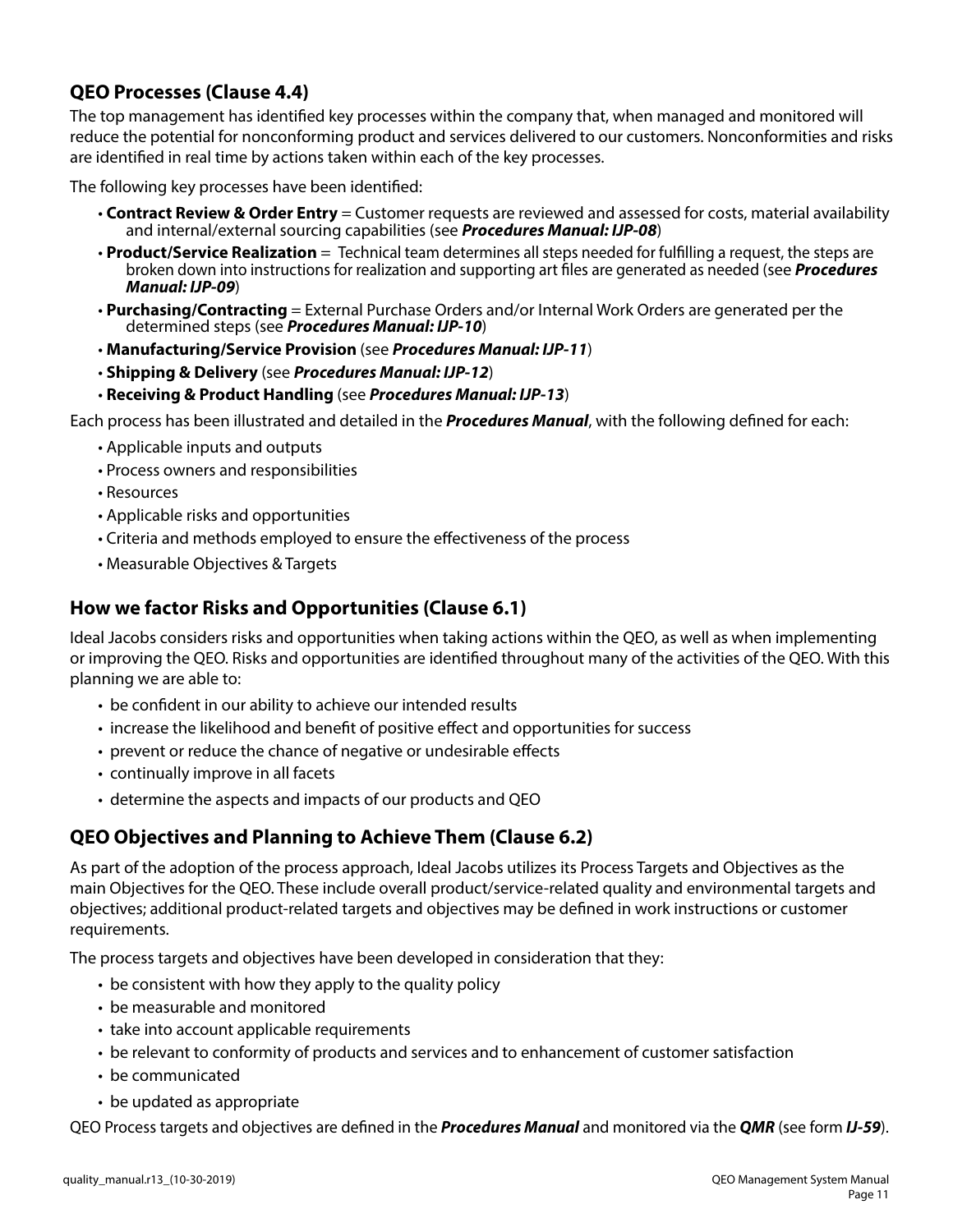#### **QEO Overall Process Workflow**

The sequence of interaction of these processes is illustrated below. Note that it simply represents the typical sequence of processes, and may be altered depending on customer requirements at the job level, as needed.



Each process has at least one objective established for it, which explains the intent of the process. Each objective is then supported by at least one "metric" or key performance indicator which is then measured to determine the process' ability to meet the quality objective.

Metrics, along with current standings and goals for each objective, are reported as part of the *QMR*.

When a process does not meet a goal, or an unexpected problem is encountered with a process, the corrective and preventive action process is implemented to research and resolve the issue. In addition, opportunities for improvement are sought and implemented, for the identified processes.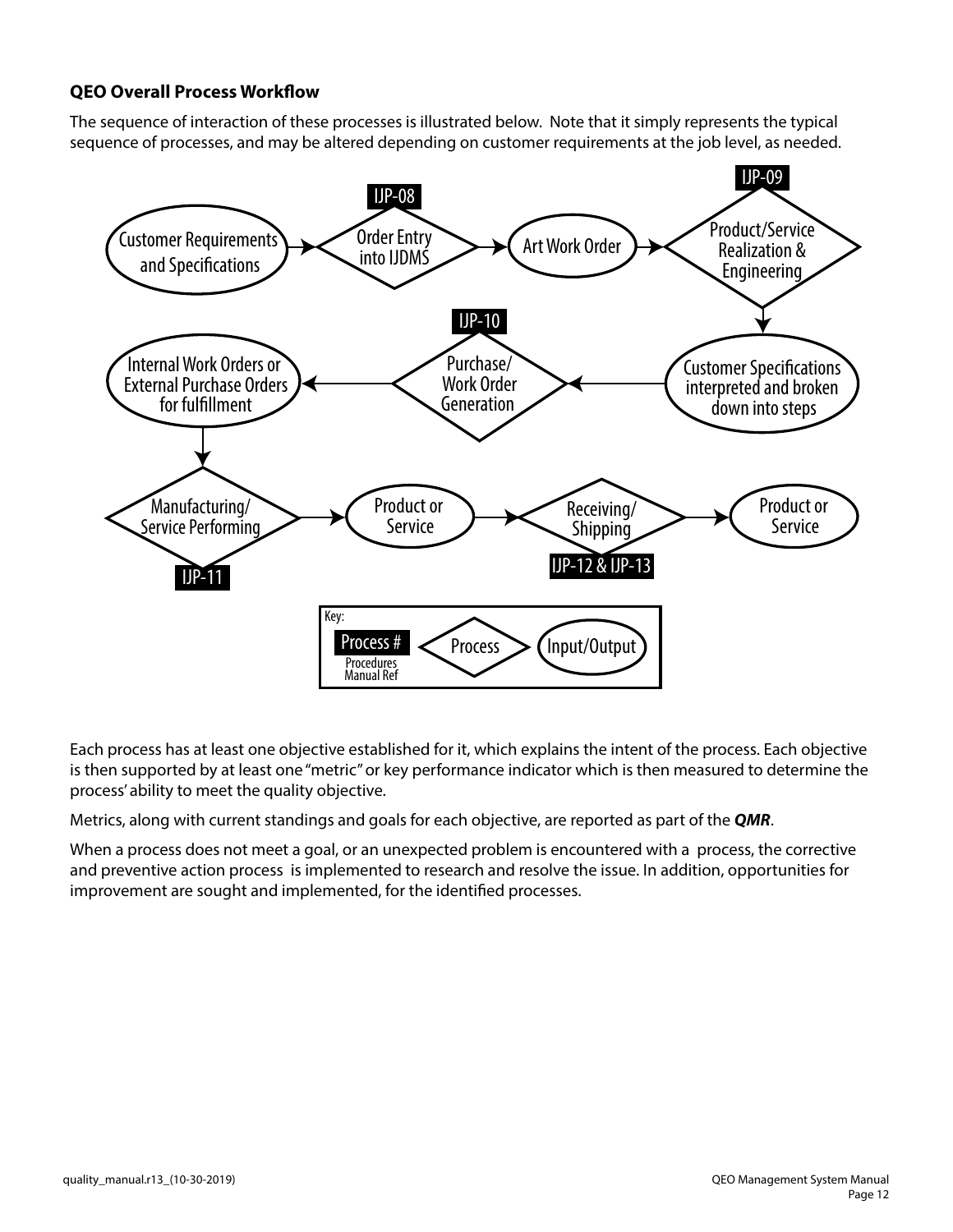# **Planning of Changes (Clause 6.3)**

Changes to the quality management system and its processes are carried out in a planned manner per the procedure QEO Process & Procedure Changes (see *Procedures Manual: IJP-03*)

# **Procedures Manual**

Additional QEO documented procedures have been developed to support the QEO and its processes. These include the following:

- Context of the Organization (see *IJP-01*)
- Risk Management (see *IJP-02*)
- QEO Process & Procedure Changes (see *IJP-03*)
- Control of Documents (see *IJP-04*)
- Control of Records (see *IJP-05*)
- Employee Training & Communication (see *IJP-06*)
- New Product Introduction (see *IJP-07*)
- Contract Review & Order Entry Process (see *IJP-08*)
- Product/Service Realization Process (see *IJP-09*)
- Purchasing and Contracting Process (see *IJP-10*)
- Mfg/Service Provision Process (see *IJP-11*)
- Shipping & Delivery Process (see *IJP-12*)
- Receiving & Product Handling Process (see *IJP-13*)
- Inspection (see *IJP-14*)
- Calibration (see *IJP-15*)
- Management Review (see *IJP-16*)
- Internal Audits (see *IJP-17*)
- Continued Improvement (see *IJP-18*)
- Preventive & Corrective Action (see *IJP-19*)

This list only provides some top-level procedures, and may not reflect the entirety of all QEO documentation. The individual procedures listed above are individually managed and tracked, with their own revision history and grouped to together to compose the Procedures Manual that this then distributed company wide.

# **Support Resources (Clause 7.1)**

Nothing can get done within our company and our QEO unless there is the needed support on all levels from all members of the team. Which is why Ideal Jacobs is fully committed to providing the necessary resources required for the creation, implementation, maintenance and continual improvement of our QEO. It is expected of our employees to inform top management when it is determined that resources are insufficient in a particular area, so that it can get further attention and resolution. The process for determining and communicating resource requirements is also included in our *QMR*.

Our committed resources include:

- *Competent employees*: It is the responsibility of the Top Management to ensure that it provides sufficient staffing and training for the effective operation of the QEO and its key processes.
- *Adequate Infrastructure*: Ideal Jacobs determines, provides and maintains the infrastructure needed to achieve conformity to product requirements including:
	- buildings, workspace and associated facilities;
	- process equipment, hardware and software;
	- supporting services such as transport;
	- information and communication technology.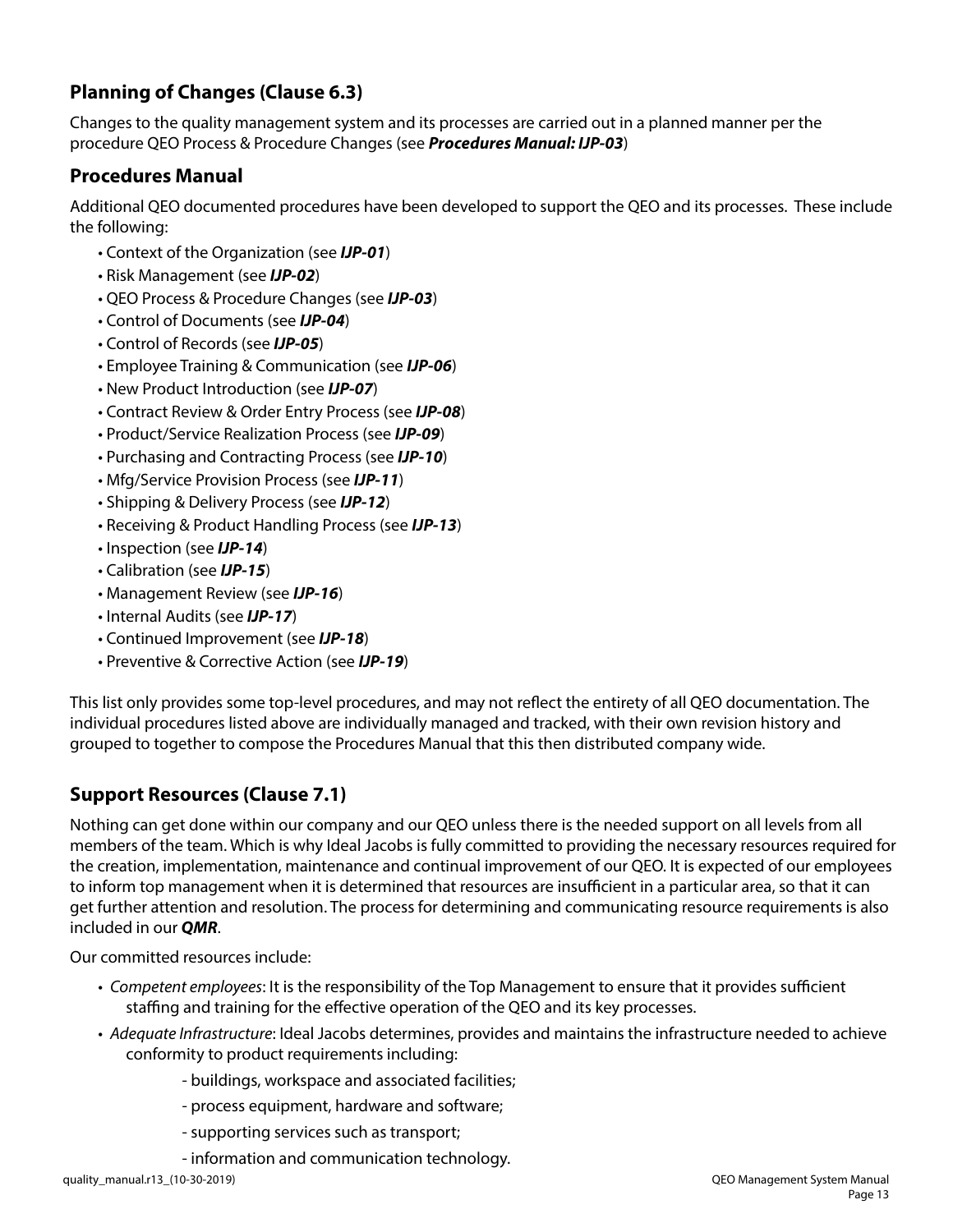- *Well maintained and safe work environment*: Ideal Jacobs provides a clean, safe and well-lit working environment. Top Management manages the work environment needed to achieve conformity to product requirements. Specific environmental requirements for products are determined during quality planning and are documented (see *ENV-2* & *ENV-4*), work orders (*IJ-22A*), or other job documentation. Human factors are considered to the extent that they directly impact on the quality of the product or service, nonetheless, we us continual assessment of the work environments to ensure that adequate human and physical factors are maintained
- *Monitoring and Measuring Resources*: Where equipment is used for critical measurement activities, such as inspection and testing, these shall be subject to control and either calibration or verification. (see *Procedures Manual: IJP-15 Calibration*)
- *Organizational Knowledge*: Ideal Jacobs considers the specific knowledge necessary for each operation and considers this as an important resource to ensure our people and processes are consistent and achieve conformity of the product and services provided by the company. Specific organizational knowledge is defined, maintained and available to the extent necessary within appropriate procedures.

# **Competence and Awareness (Clause 7.2 & 7.3)**

Staff members performing work affecting product quality are competent on the basis of appropriate education, training, skills and experience. Training can be broken down to the 5 W's. Each team member needs to know,

Who, what, why, when and how in order to do their jobs correctly across our system including quality, environmental and OSHA related areas. QEO training for Ideal Jacobs employees will be done as documented. (see *Procedures Manual: IJP-06 Employee Training & Communication*)

Significant Environmental Aspects have been defined by the President and/or Vice-Presidents. (see form *ENV-4)*

Documented procedures dictate formal certification in specific areas such as inspection, certification and EMS. Provisions are included for certifying employees. Documented procedures include testing for individuals to ensure they understand the QEO.

In general Ideal Jacobs has determined to the extent necessary that persons performing work are:

- aware of the Quality Policy
- aware of relevant quality objectives to the processes they are involved in
- aware of their contribution to the QEO effectiveness, including improved performance
- aware of the implications of noncompliance to our QEO requirements.

# **Communication (Clause 7.4)**

Ideal Jacobs Top Management ensures internal communication takes place regarding the effectiveness of the management system. Internal communication methods include:

- use of corrective and preventive action processes to report nonconformities or suggestions for improvement
- use of the results of analysis of data
- meetings (periodic, scheduled and/or unscheduled) to discuss aspects of the QEO
- use of the results of the internal audit process or the QMR
- internal emails
- Ideal Jacobs's "open door" policy which allows any employee access to Top Management for discussions on improving the QEO and/or its processes
- Ideal Jacobs's communications policy also is applied to external parties. Information is made available to the public regarding our certifications and policies via our company website (https://www.idealjacobs.com/ certifications.html). We encourage businesses to examine our QEO system and procedures in order to help implement quality, environmental and safety programs in their own facilities.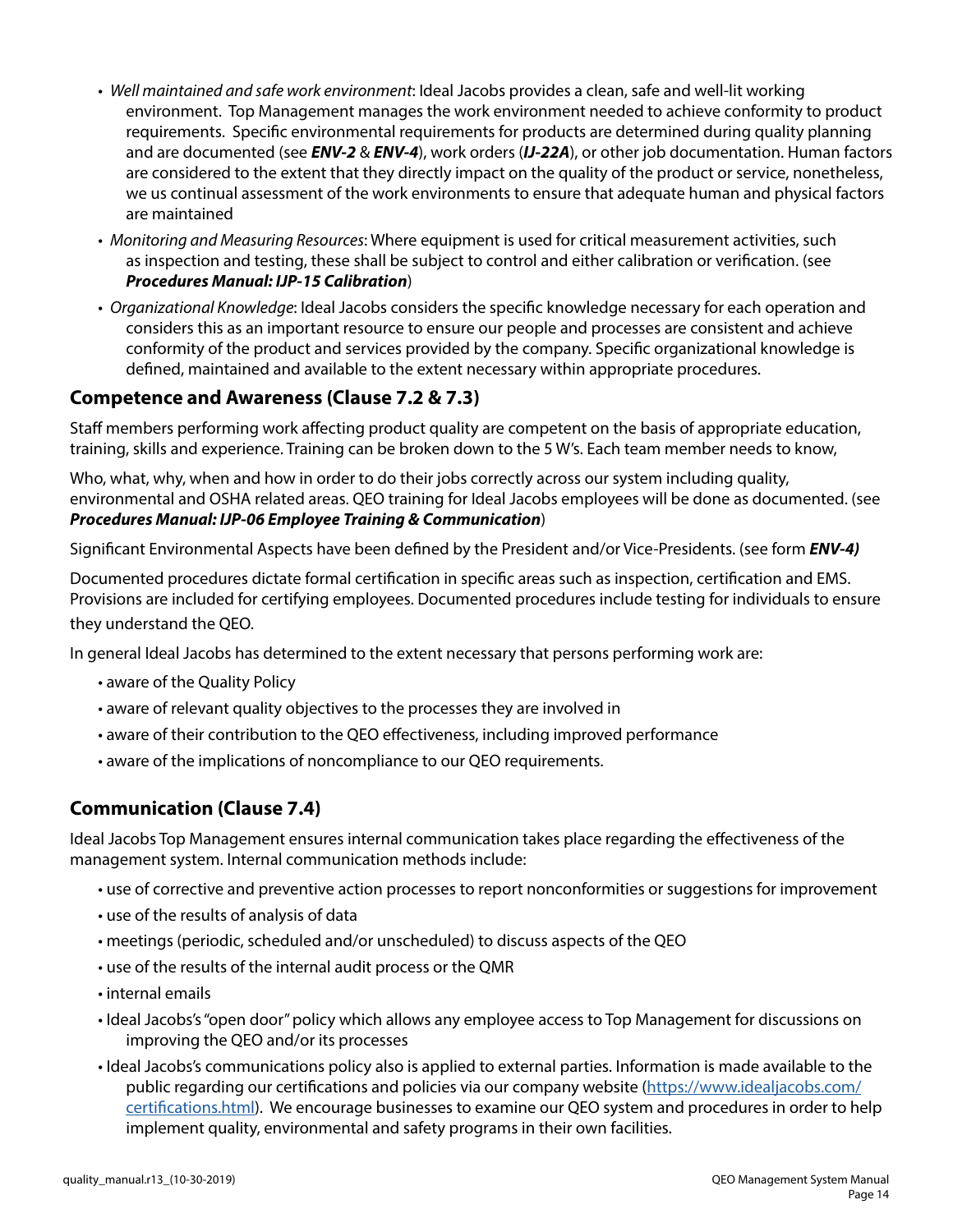# **Documented Info (Clause 7.5)**

All documents required for the QEO are reviewed and stored. (see *Procedures Manual: IJP-04*)

The purpose of document control is to ensure that staff have access to the latest, approved information, and to restrict the use of obsolete information. All documented procedures and processes are established, documented, implemented and maintained.

A documented procedure has been established to define the controls needed for the identification, storage, retrieval, protection, retention time, and disposition of QEO records. (see *Procedures Manual: IJP-05*)

These controls are applicable to those records which provide evidence of conformance to requirements; this may be evidence of Product or Service requirements, contractual requirements, procedural requirements, or statutory/ regulatory compliance. In addition, records include any records which provide evidence of the effective operation of the QEO.

The QEO documented information includes:

- QEO Manual: provides the scope of the QMS and the applicable ISO 9001:2015 & 14001:2015 Clauses contained and supported by our QEO.
- QEO Key Processes and Procedures Manual: provides detailed requirements for each of our processes with the intent to specify who does what, when, where, how the process or procedure or action/task is performed, and what documentation is used to verify that all required quality related activities have been executed as required. (see *Procedures Manual*)
- QEO Forms: provides objective evidence that required product or service quality and customer requirements were achieved, and that the QEO has been implemented as stated. QEO forms can be in the form of tags, labels, preprinted sheets, and/or other means to identify the status of materials, products, equipment, and other devices used in the company to achieve the specified requirements, this includes digital records in the IJDMS. (see form *IJ-41* Master List)

#### **Creating and Updating**

All Ideal Jacobs QEO documented information ensures the following:

- the identification and description (revision date, approval etc.)
- the format and media (electronic, paper hard copy etc.)
- the review and approval for suitability and adequacy

#### **Control of Documented Information**

Documented information required to support the effectiveness of our QEO is controlled in the *IJ-41* Master List to ensure:

- it is available and suitable for use, where and when it is needed
- it is adequately protected from loss of confidentiality, improper use, or loss of integrity
- distribution, access, retrieval and use
- storage and preservation
- control of changes;
- retention and disposition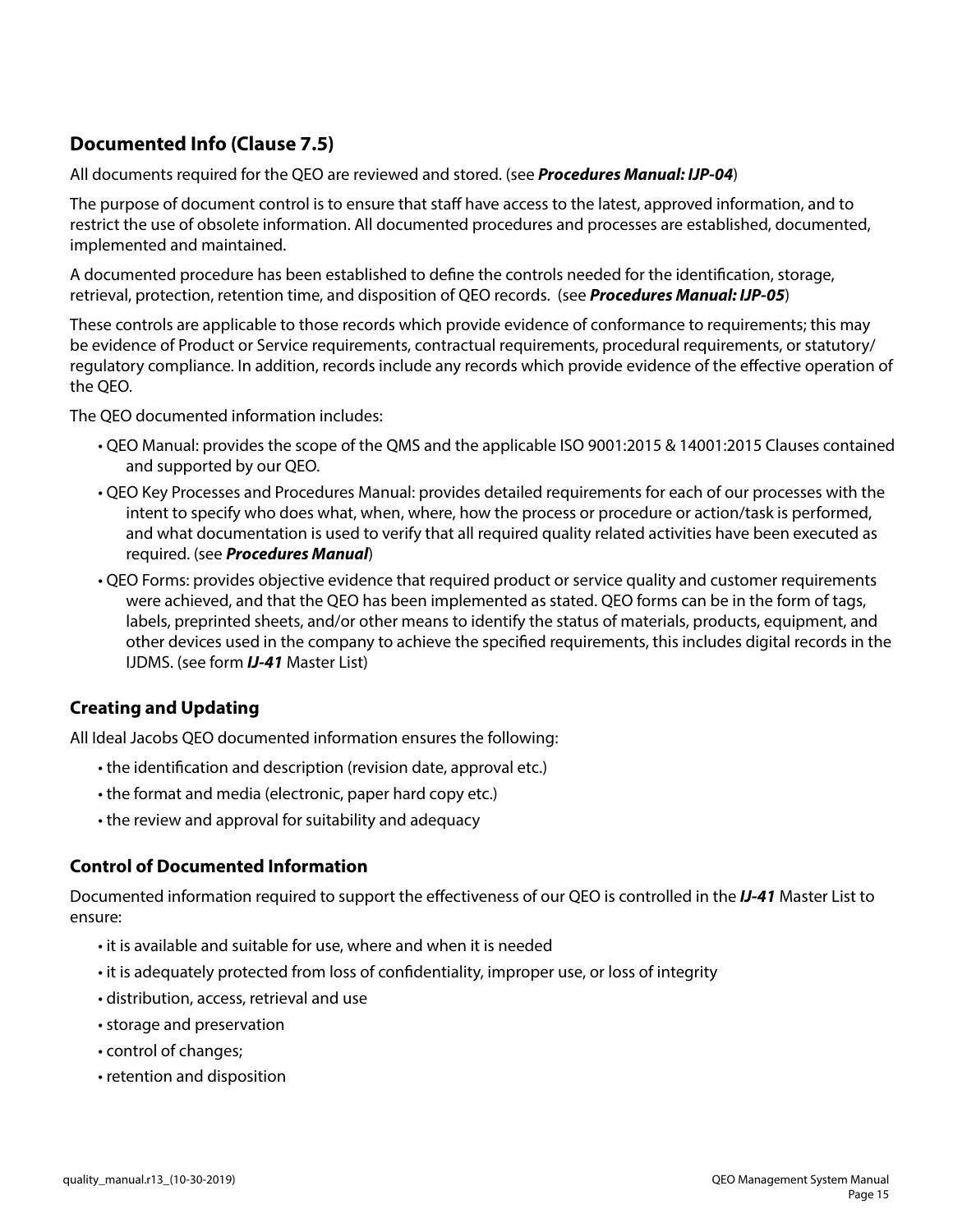# **"Do" Section (PDCA)**

This section covers things we actually "do." It goes through the planning, setting up processes to make sure our products fit and satisfy our customers requirements through their entire life cycle, handle changes consistently, how we buy and manage materials, handle emergencies and how we can prove that we did so.

# **Operational Planning and Control (Clause 8.1)**

Ideal Jacobs plans and develops the QEO processes needed for Product and Service Realization. This planning is in-line with the requirements of the other processes of the QEO and also considers the information related to the context of the organization, current resources and capabilities, as well as Product and/or Service requirements.

We do this by:

- determining the requirements for the Product and/or Service
- establishing criteria for the processes and the acceptance of Product and/or Service
- determining the resources needed to achieve conformity to the Product and/or Service requirements
- implementing control of the processes in accordance with the criteria
- documenting information to the extent necessary to have confidence that the processes have been carried out as planned and to demonstrate the conformity of products and services to their requirements
- ensuring that outsourced processes are controlled or influenced. The type and extent of control or influence applied to the QEO processes shall be defined within the QEO System. Copies of our system will be offered on every purchase order we send out with our expectations. Additionally we offer to send our external providers our environmental survey which we will review, send comments and offer suggestions to improve their environmental systems. Where relevant we can also conduct an on-site audit of their premises if they request it.
- being consistent with life cycle perspective, in addition to the above, this includes:
	- -determining its environmental requirements for the procurement of Product and Services as appropriate
	- -communicating its relevant environmental requirements to external providers
	- -considering the need to provide information about potential significant environmental impacts associated with the transportation or delivery, use, end-of-life treatment and final disposal of products and services
	- -maintaining and improving the QEO processes needed for EMS requirements and implement all actions identified

# **Requirement for the Products and Services (Clause 8.2)**

#### **Customer Communication**

Ideal Jacobs has implemented effective communication with customers in relation to:

- providing information relating to product and services
- handling inquiries, contracts/orders and order handling, including changes
- obtaining customer feedback relating to products and services, including customer complaints
- handling or controlling customer property
- establishing specific requirements for contingency actions, when relevant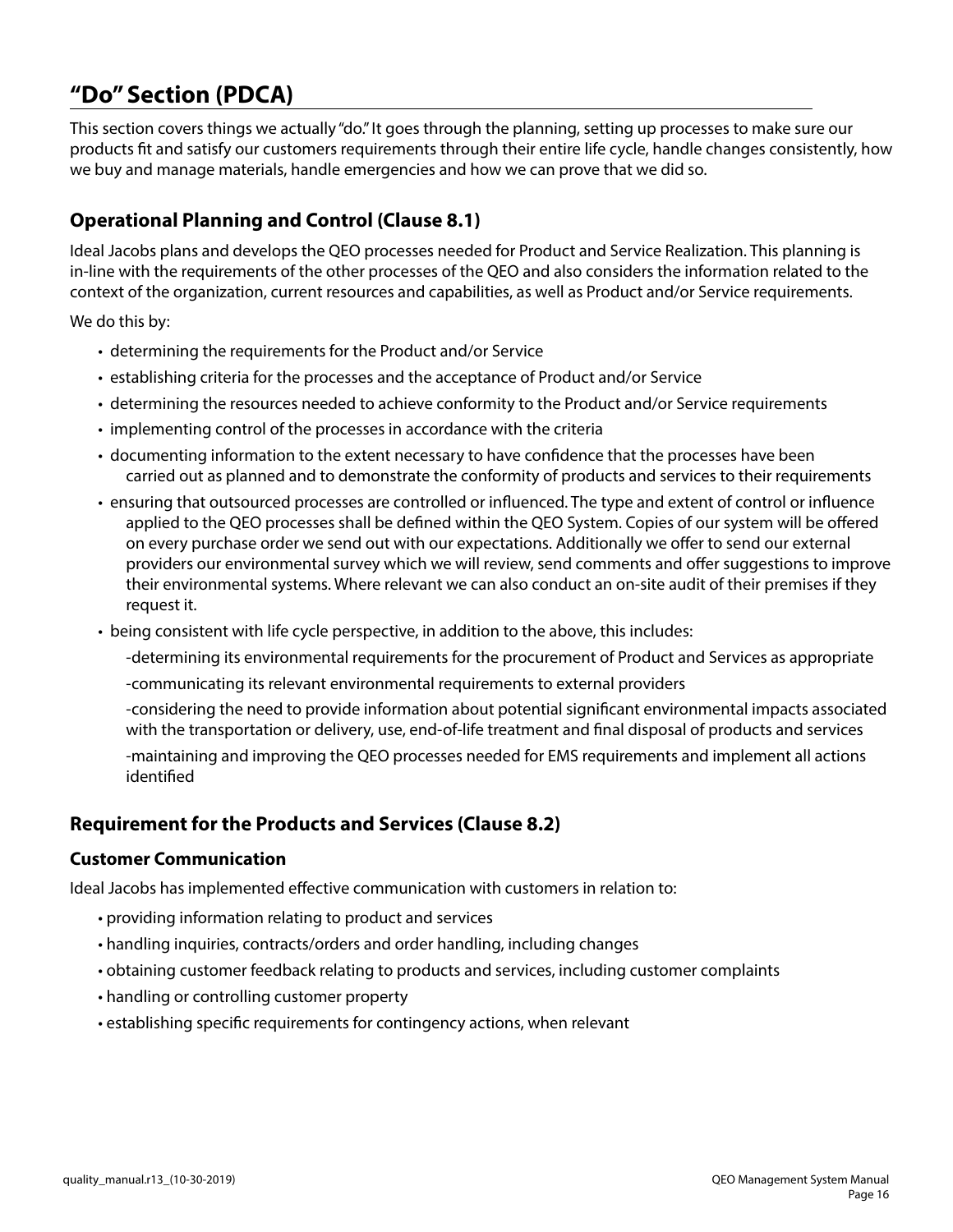# **Determining Products and Services Requirements**

Ideal Jacobs requires that all customer specific requirements for products and services are clearly defined by the customer including but not limited to:

- applicable statutory and regulatory requirements
- requirements not stated by the customer, but considered necessary by Ideal Jacobs

The customer's requirements shall be confirmed by Ideal Jacobs before acceptance when the customer does not provide the documented statement of their requirements. If a formal review is impractical for each order, the review can cover relevant product information such as catalogs

#### **Review of Products and Services Requirements (i.e. Contract Review)**

Once requirements are gathered, Ideal Jacobs reviews the requirements prior to its commitment to supply the product or service. This review ensures that Ideal Jacobs has the capability and capacity to:

- meet all requirements specified by the customer, including requirements for delivery and post-delivery activities
- meet all requirements not stated by the customer, but which Ideal Jacobs knows as being necessary
- meet all requirements specified by the Ideal Jacobs
- meet all statutory and regulatory requirements applicable to the products and services
- meet any contract or order requirements differing from those previously expressed (from a previous transaction)

Ideal Jacobs ensures contracts, purchase orders or other requirements differing from those previously defined, are reviewed and approved by Top Management prior to incorporating into our business systems. We retain applicable documented information of the initial review and on any new/revised customer or applicable external party requirements for the products and services provided.

#### **Changes to Requirements for Products and Services**

Ideal Jacobs ensures that relevant requirements and documented information is updated, and that relevant persons are made aware of the changed requirements, when the requirements for products and services are changed.

#### **Control of Externally Provided Processes, Products and Services (i.e. Outsourcing)(Clause 8.4)**

Ideal Jacobs assumes responsibility for the quality of all products purchased from external providers, including customer designated sources. All products purchased by IJ are to conform to supplied drawings, purchase orders and pre-approved procedures, which are not to be varied unless approved by Ideal Jacobs first.

The Approved Vendor list, Form *IJ-40* is maintained and updated as information is added to it.

All vendors are treated the same with no special action for any vendor.

All vendor-supplied product is kept in a non-approved area until it can be approved by an Ideal Jacobs Inspector.

Records of all vendor shipping memos and Ideal Jacobs inspection records are maintained to track quality control and traceability in case of trouble.

The type and extent of control applied to the external provider and the purchased products or services are dependent on our ability to consistently deliver conforming products and services to our customers. Ideal Jacobs evaluates and selects suppliers based on their ability to supply products and services in accordance with the organization's requirements. External Providers demonstrating inadequate performance will be required to implement corrective actions. Poor performing External Providers will be replaced.

Purchases are made via the release of purchase orders and/or contracts which clearly describe what is being purchased. Received products or services are then verified against requirements to ensure satisfaction of requirements.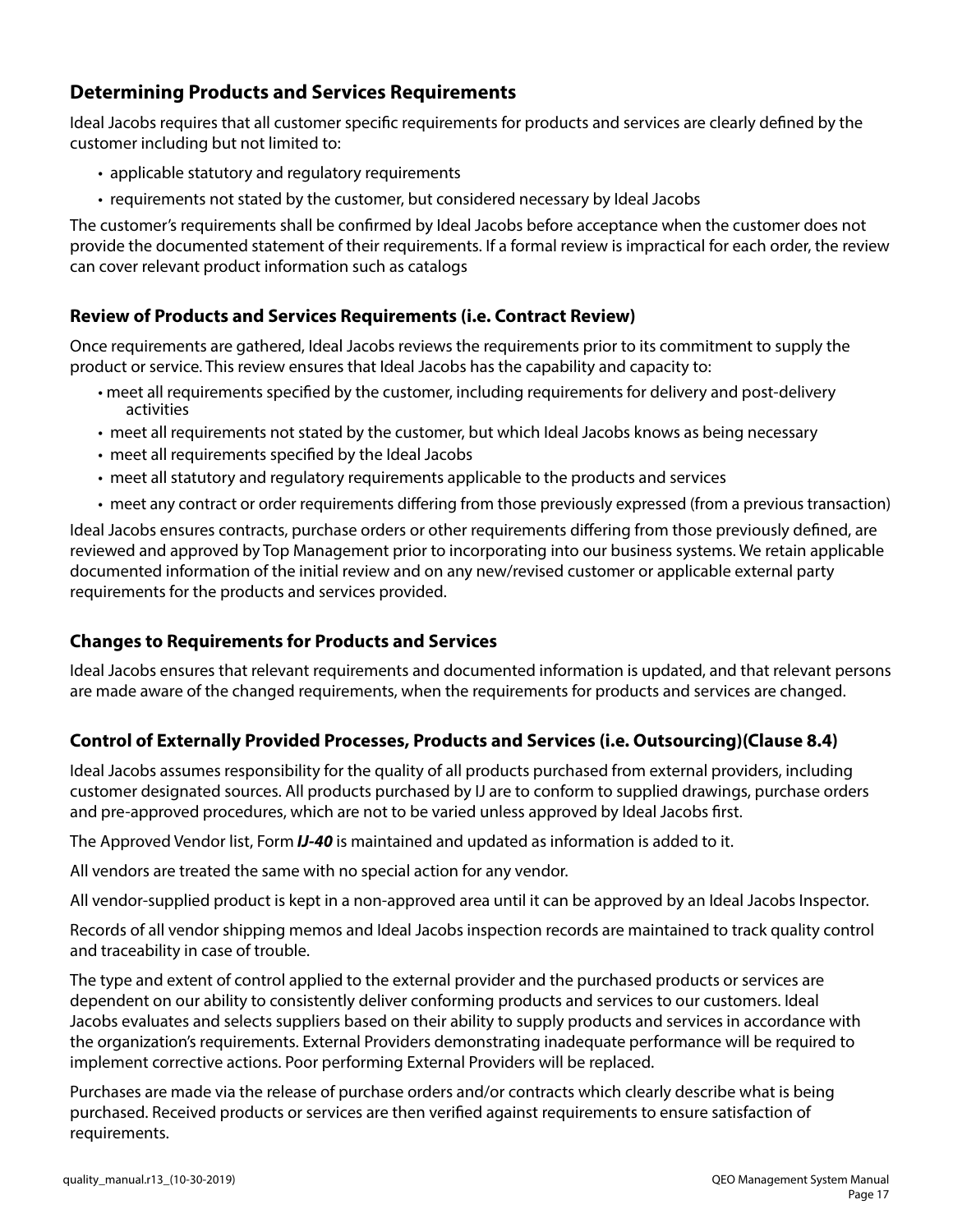# **Provision of Products and Services (Clause 8.5)**

#### **Control of Production and Service Provision**

Ideal Jacobs implements product and service provision under controlled conditions and as required by job specific requirements. Examples of the controls include:

- availability of information that define characteristics and results to be achieved
- availability of competent and effectively trained personnel and adequate equipment
- availability and use of suitable infrastructure and environment
- availability and use of reliable monitoring and measuring devices and resources
- evidence that all manufacturing and inspection operations have been completed as planned
- implementation of release, delivery and post-delivery activities

Manufacturing procedures (including internal work orders and external purchase orders), inspection plans, and other documents deemed necessary, define the acceptance for manufacturing and service operations. The plans provide detailed instruction and guidance for all production and service steps. Records for each production of product produced provide unique traceability and identify the quantity manufactured and released for delivery.

# **Identification and Traceability**

Throughout all production via informal and final certification by External Providers and Ideal Jacobs a product is identified and traceable through every process including delivery and post-delivery. All environmental by-products of manufacturing are monitored via forms ENV-1 forms and reviewed yearly by the Top Management to ensure continued adherence to overall environmental improvement.

Special identification and traceability can be created if required by contract.

# **Property Belonging to Customers or External Providers**

Ideal Jacobs exercises care with customer or supplier property while it is under the organization's control or being used by the organization. Upon receipt, such property is identified, verified, protected and safeguarded. If any such property is lost, damaged or otherwise found to be unsuitable for use, this is reported to the customer or supplier and records maintained.

For customer intellectual property, including customer furnished data used for design, production and/or inspection, this is identified by customer and maintained and preserved to prevent accidental loss, damage or inappropriate use.

#### (see *Procedures Manual: IJP-13*)

#### **Preservation**

Ideal Jacobs preserves the conformity of products or other process outputs during internal processing and delivery. This includes identification, handling, packaging, storage, and protection.

The shipping department ensures that documents required by the contract/order to accompany the product are present at delivery and are protected against loss and deterioration.

#### (see *Procedures Manual: IJP-13*)

#### **Post-Delivery Activities**

Ideal Jacobs maintains documented information of all products delivered to our customers. The extent of postdelivery activities includes consideration our customer's requirements and received feedback.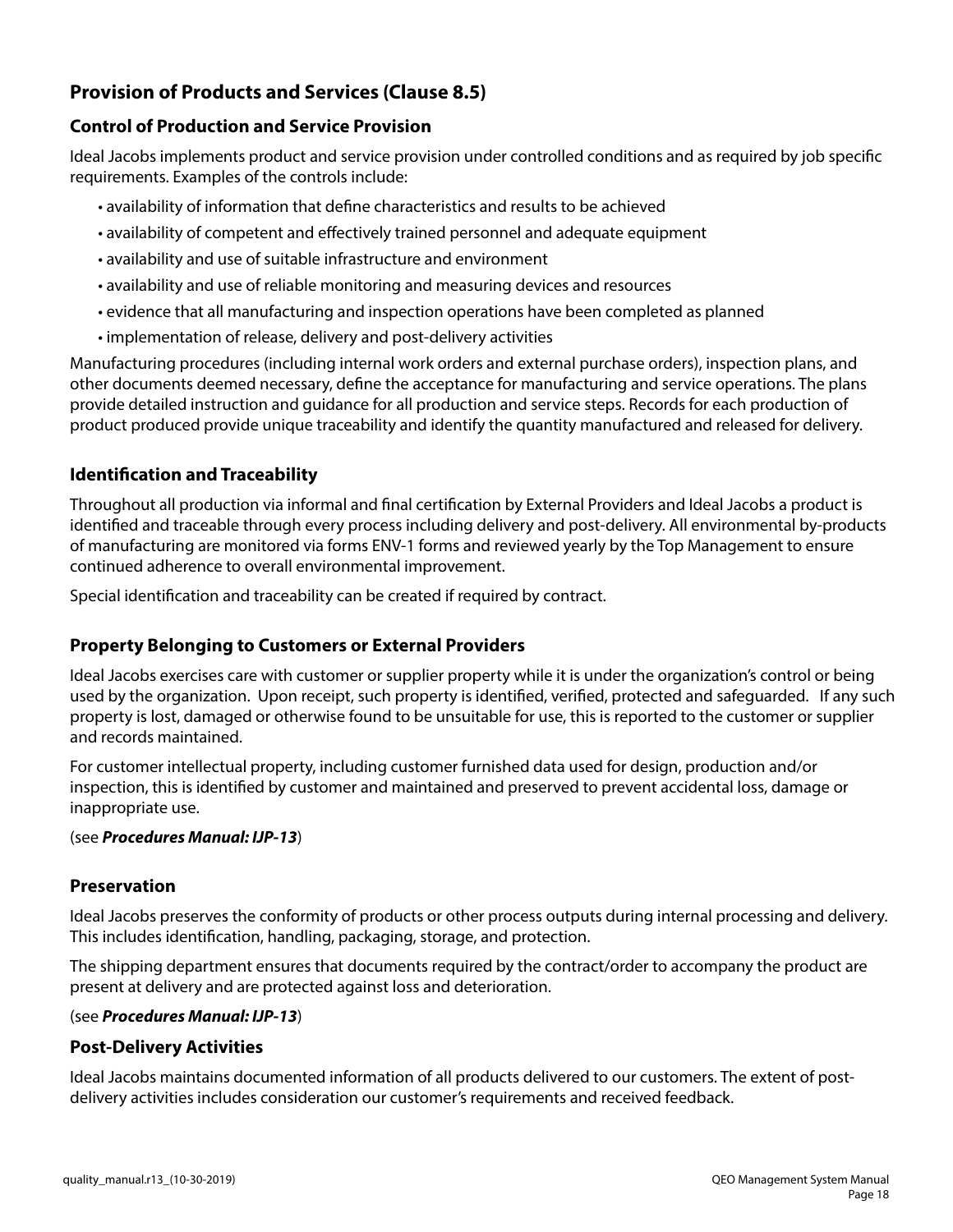#### **Control of Changes**

Ideal Jacobs reviews and controls changes for product or service operations to the extent necessary to ensure continuing conformity of customer or internal requirements. Changes for production may be initiated as a result of:

- needs of interested parties, or customer feedback
- when vulnerability is detected and/or opportunities for improvement are identified

Top Management reviews and monitors changes that affect product and/or services and ensures change documentation and information is distributed and controlled. Records of results of the review of changes, the persons authorizing the change, and any necessary actions arising from the review are maintained in accordance with applicable procedures.

Process/procedure change management is defined in the (see *Procedures Manual: IJP-03*)

Documents are changed in accordance with the *Procedures Manual: IJP-04*

#### **Release of Products and Services**

Ideal Jacobs monitors and measures the characteristics of the product in receiving inspection, in-process inspection, and final inspection to verify that requirements have been met. This is done before the products and/or services are released or services are delivered.

Documented procedures for product inspection are defined in the *Procedures Manual: IJP-14*

Documented Records and information of inspection include evidence of conformity with the acceptance criteria and traceability to the person authorizing the release. Records of inspection are maintained (see *IJ-60* for example).

#### **Control of Nonconforming Process Outputs, Products and Services**

Ideal Jacobs ensures that products or services or other process outputs that do not conform to their requirements are identified and controlled to prevent their unintended use or delivery.

#### The controls for such non-conformances are defined in the *Procedures Manual: IJP-19*

When nonconforming product is corrected, it is re-inspected to the original specifications and requirements to ensure it conform to customer stated requirements. When a nonconforming product is detected after delivery, Ideal Jacobs will take action appropriate to the effects or potential effects of the nonconformity. Any product under investigation for non-conformity will be stored in areas cleary marked as "Quarantine Area" and feature a label that clearly identifies the part, production batch and reason/expanlanation it is suspected of non-conformity.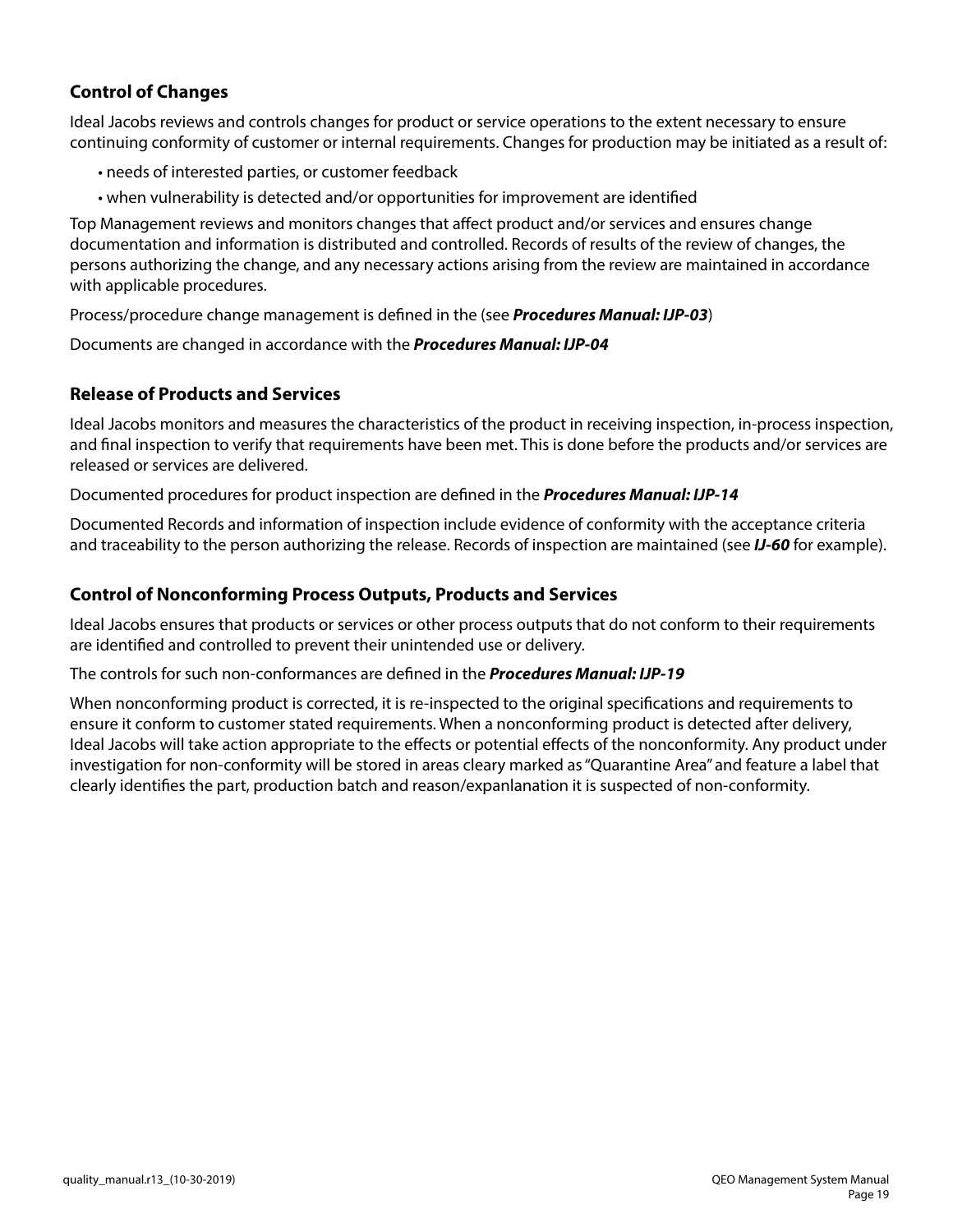# **"Check" Section (PDCA)**

# **Performance Evaluation(Clause 9.1)**

Ideal Jacobs has determined which aspects of our QEO must be monitored and measured, as well as the methods to utilize and records to maintain, within the QEO.

Monitoring and measurement of the processes, ensure that the Top Management evaluates the performance and effectiveness of the quality management system itself.

#### **Monitoring, Measurement, Analysis and Evaluation**

Ideal Jacobs has determined the objectives of monitoring, measurement, analysis and evaluation. These include: process criteria, product characteristics, environmental and quality performance and the overall effectiveness of the QEO. Results from monitoring and measurement are evaluated. Informational reports are presented on the *QMR* for general review and making decisions on opportunities for improvement.

#### **Customer Satisfaction**

Ideal Jacobs monitors the customers' perception of our continual ability to fulfill their requirements. Maintaining customer satisfaction is one of the primary objectives of the QEO. Collecting and analyzing customer feedback and complaints, and customer satisfaction is conducted during the *QMR*. Customer satisfaction data is used by Top Management to identify opportunities for improvement.

Specifically, statistical techniques are used to track negative performance results from Corrective Action and Non-Conformance Reports using (see form *IJ-55)* & Positive Performance and Effectiveness (see form *IJ-59* & *IJ-98)*, these results are also included as part of the *QMR*.

#### **Analysis and Evaluation**

Ideal Jacobs analyzes and evaluates appropriate data and information gathered from monitoring and measuring in order to evaluate:

- conformity of Products and Services
- customer satisfaction
- environmental impact of our Products and/or Services Life Cycle
- the performance and effectiveness of the QEO
- if planning has been implemented effectively
- the effectiveness of actions taken to address risks and opportunities
- the performance of External Providers
- the need for improvements to the QEO

Statistical techniques used may be defined in appropriate documented processes or procedures; in all cases, the methods are based on established standards or are otherwise determined to be statistically valid.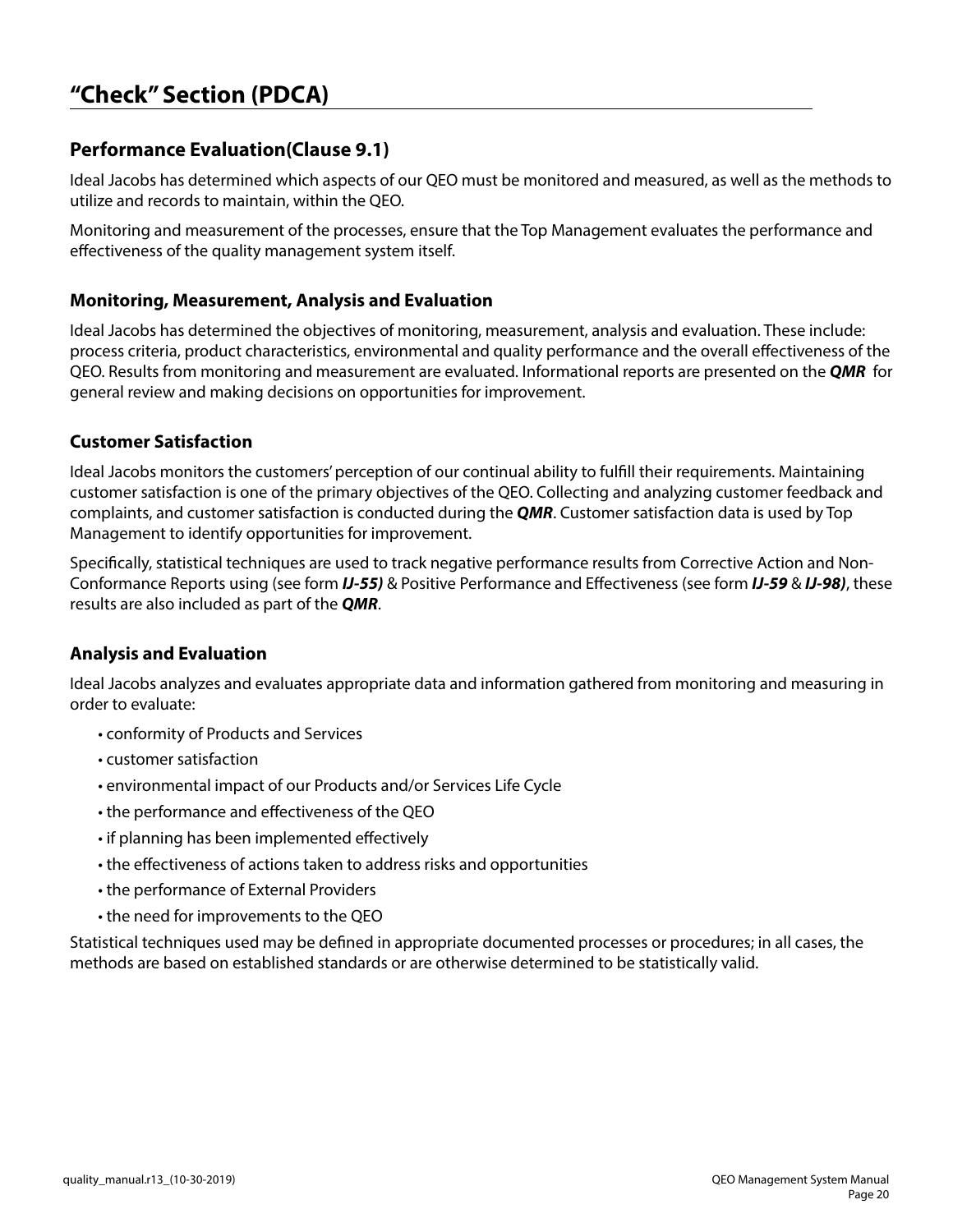# **Internal Audit (Clause 9.2)**

Internal QEO Audits are conducted by an approved auditor at least once per year. Audits can be scheduled at any time by Top Management when they feel it necessary based on the status and importance of the activities being audited. These Internal Audits are conducted to verify QEO activities and related results comply with planned expectations including customer contractual requirements and other QEO requirements as deemed necessary and applicable. Audits also seek to ensure that the QEO has been effectively implemented and is well maintained.

#### (see *Procedures Manual: IJP-17)*

#### **Management Review (Clause 9.3)**

Ideal Jacobs' Top Management reviews the QEO, at planned quarterly intervals, to ensure its continuing suitability, adequacy and effectiveness. The review includes assessing opportunities for improvement, and the need for changes to the QEO, including the Quality Policy and quality objectives.

Management review frequency, agenda (inputs), outputs, required members, actions taken and other review requirements are defined and documented in the *Procedure Manual: IJP-16*.

Records and minutes from *QMR* are maintained (see form *IJ-56*).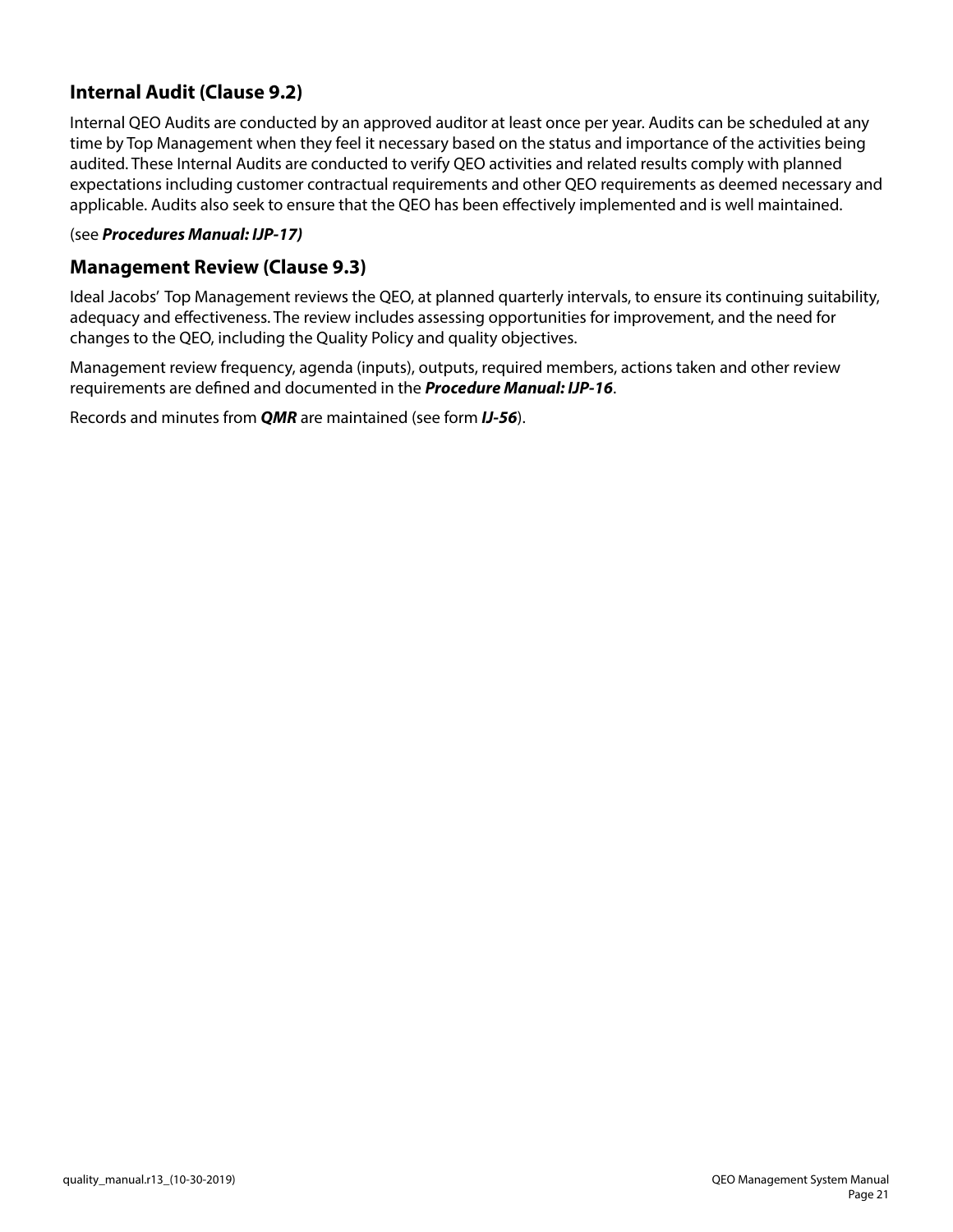# **Act" Section (PDCA)**

This section is simple, not easy. We, as a company, have to keep improving and refining our processes and systems on an ongoing basis

#### **Improvement (Clause 10.1)**

Ideal Jacobs uses the QEO to improve its processes, products and services. These improvements aim to address the needs and expectations of customers as well as other interested parties, to the extent possible.

Improvements are quite often attained through continual monitoring and analyzing of the following factors:

- the conformity of products and services
- the degree of customer satisfaction
- the performance and effectiveness of the QEO
- the effectiveness of planning
- the effectiveness of actions taken to address risks and opportunities
- the performance of external providers
- the environmental impact of our Products and/or Services Life Cycle

#### **Nonconformity, Corrective and Preventive Action (Clause 10.2)**

Ideal Jacobs takes corrective action to eliminate the cause of nonconformity in order to prevent it from reoccurring. Likewise, the company takes preventive action to eliminate the causes of potential nonconformities in order to prevent their occurrence.

Corrective actions are appropriate to the effects of the nonconformities encountered. When nonconformity occurs, corrective action procedures are initiated, implemented and reviewed during the *QMR*. Examples of actions taken include:

- taking action to control and correct it
- reviewing and analyzing the nonconformity
- determining the causes of the nonconformity
- determining if similar nonconformities exist, or could potentially occur
- implementation of any action needed
- review of the effectiveness of any corrective action taken
- updating risks and opportunities determined during planning, if necessary
- making changes to the QEO, if necessary

Documented procedures for handling nonconformities, including Corrective and Preventative Actions are defined in the *Procedures Manual: IJP-19*.

Records are documented using Form *IJ-2*, *IJ-26* & *IJ-33*

# **Continual Improvement (Clause 10.3)**

Through the process effectiveness reviews, done as part of *QMR*, Ideal Jacobs works to continually improve the performance and effectiveness of the QEO. This includes seeking opportunities for improvement, incorporating preventative actions and creating an incentive for new ideas in our company. Therefore in order to recognize Ideal Jacobs employees who have new innovations and/or modification to the QEO or other areas of the company, we instituted a "Good Idea Award" program which simply rewards those who have ideas for improvement.

#### (see *Procedures Manual: IJP-18* & *IJ-13*)